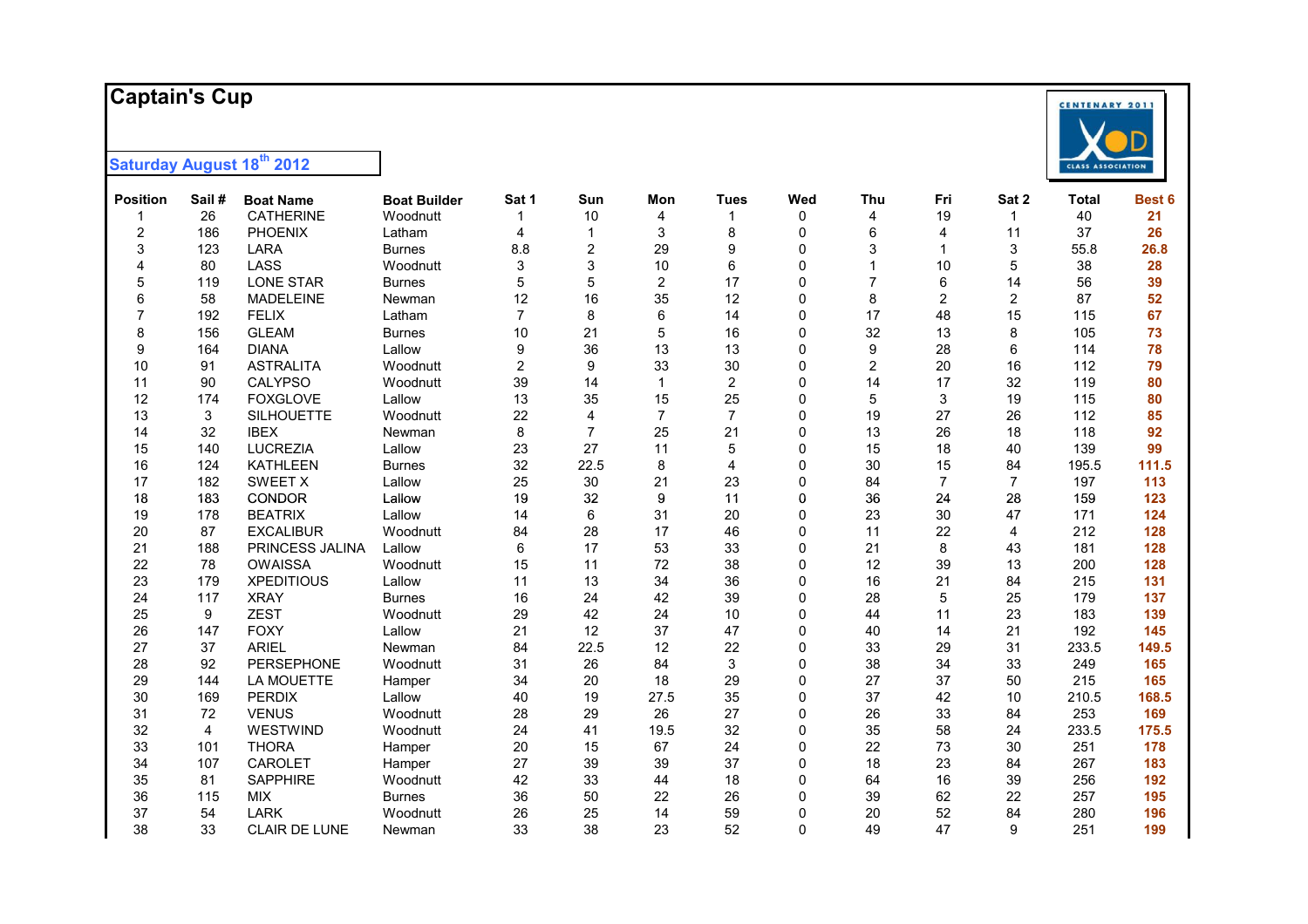| 39 | 171            | <b>CHARTREUSE</b> | Lallow         | 84   | 56 | 51   | 28   | 0        | 10 | 43.5 | 12 | 284.5 | 200.5 |
|----|----------------|-------------------|----------------|------|----|------|------|----------|----|------|----|-------|-------|
| 40 | 76             | <b>MYRTLE</b>     | Woodnutt       | 17   | 52 | 41   | 42   | 0        | 43 | 25   | 34 | 254   | 202   |
| 41 | 187            | <b>ZOE</b>        | Latham         | 18   | 18 | 30   | 44   | 0        | 41 | 66   | 84 | 301   | 217   |
| 42 | 143            | <b>SKIFFLE</b>    | Hamper         | 30   | 44 | 32   | 41   | 0        | 24 | 51   | 51 | 273   | 222   |
| 43 | 83             | <b>SEAMIST</b>    | Woodnutt       | 41   | 48 | 27.5 | 53   | 0        | 34 | 45   | 27 | 275.5 | 222.5 |
| 44 | 73             | ZEPHYR            | Woodnutt       | 55   | 31 | 52   | 56   | 0        | 84 | 12   | 17 | 307   | 223   |
| 45 | 125            | <b>ARROW</b>      | <b>Burnes</b>  | 47   | 37 | 16   | 55   | 0        | 60 | 38   | 38 | 291   | 231   |
| 46 | 190            | WAVERLEY          | Latham         | 37   | 34 | 19.5 | 60   | 0        | 29 | 61   | 84 | 324.5 | 240.5 |
| 47 | 152            | <b>BEAVER</b>     | Hamper         | 38   | 54 | 48   | 67   | 0        | 25 | 49   | 45 | 326   | 259   |
| 48 | 168            | PARTNERSHIP       | Lallow         | 35   | 46 | 47   | 54   | 0        | 31 | 63   | 48 | 324   | 261   |
| 49 | 51             | <b>ATHENA</b>     | Woodnutt       | 43   | 49 | 59   | 50   | 0        | 46 | 41   | 37 | 325   | 266   |
| 50 | 145            | <b>FIREBIRD</b>   | Hamper         | 44.5 | 47 | 46   | 66   | 0        | 48 | 31   | 53 | 335.5 | 269.5 |
| 51 | 170            | <b>OYSTER</b>     | Lallow         | 48   | 65 | 40   | 62   | 0        | 42 | 36   | 42 | 335   | 270   |
| 52 | 160            | <b>MERLIN</b>     | Lallow         | 51   | 43 | 57   | 57   | 0        | 50 | 35   | 35 | 328   | 271   |
| 53 | 153            | <b>SANS SOUCI</b> | Hamper         | 49   | 61 | 64   | 34   | 0        | 58 | 59   | 29 | 354   | 290   |
| 54 | 45             | <b>JEWEL</b>      | Woodnutt       | 46   | 60 | 38   | 15   | 0        | 57 | 84   | 84 | 384   | 300   |
| 55 | 99             | <b>XIN BAI</b>    | Hamper         | 84   | 53 | 55.5 | 31   | 0        | 84 | 60   | 20 | 387.5 | 303.5 |
| 56 | 49             | <b>ROSALITA</b>   | Woodnutt       | 50   | 58 | 76   | 75   | 0        | 71 | 9    | 41 | 380   | 304   |
| 57 | 69             | <b>HELENA</b>     | Woodnutt       | 84   | 55 | 43   | 43   | 0        | 70 | 50   | 49 | 394   | 310   |
| 58 | 47             | <b>VANITY</b>     | Newman         | 84   | 40 | 54   | 49   | 0        | 54 | 32   | 84 | 397   | 313   |
| 59 | $\overline{7}$ | <b>SENEX</b>      | Woodnutt       | 58   | 66 | 36   | 48   | 0        | 52 | 65   | 84 | 409   | 325   |
| 60 | 16             | <b>MYSTERY</b>    | Woodnutt       | 62   | 57 | 63   | 69.5 | 0        | 68 | 40   | 36 | 395.5 | 326   |
| 61 | 74             | <b>FIONA</b>      | Woodnutt       | 84   | 67 | 62   | 19   | 0        | 53 | 43.5 | 84 | 412.5 | 328.5 |
| 62 | 13             | <b>MISCHIEF</b>   | Newman         | 84   | 51 | 50   | 45   | 0        | 47 | 84   | 54 | 415   | 331   |
| 63 | 53             | <b>QUEST</b>      | Woodnutt       | 53   | 45 | 49   | 84   | $\Omega$ | 45 | 69   | 84 | 429   | 345   |
| 64 | 5              | <b>MADCAP</b>     | Woodnutt       | 59   | 68 | 69   | 40   | 0        | 72 | 72   | 44 | 424   | 352   |
| 65 | 141            | <b>MADAME X</b>   | Hamper         | 52   | 59 | 61   | 72   | 0        | 56 | 67   | 84 | 451   | 367   |
| 66 | 102            | WHISKEY JOHNNY    | Souter         | 57   | 63 | 68   | 69.5 | 0        | 62 | 70   | 52 | 441.5 | 371.5 |
| 67 | 30             | ONWARD            | Woodnutt       | 44.5 | 76 | 71   | 74   | 0        | 61 | 56   | 84 | 466.5 | 382.5 |
| 68 | 100            | <b>MARY TUDOR</b> | Hamper         | 63   | 72 | 73   | 71   | 0        | 63 | 46   | 84 | 472   | 388   |
| 69 | 104            | <b>GENEVIEVE</b>  | Souter         | 84   | 73 | 45   | 58   | 0        | 65 | 68   | 84 | 477   | 393   |
| 70 | 64             | <b>PINTAIL</b>    | Woodnutt       | 56   | 84 | 55.5 | 51   | 0        | 69 | 84   | 84 | 483.5 | 399.5 |
| 71 | 18             | <b>NEFERTITI</b>  | Berthon        | 84   | 74 | 70   | 64   | 0        | 55 | 53   | 84 | 484   | 400   |
| 72 | 98             | WAXWING           | Hamper         | 84   | 62 | 84   | 73   | $\Omega$ | 84 | 54   | 46 | 487   | 403   |
| 73 | 106            | <b>SANDPIPER</b>  | Hamper         | 60   | 71 | 66   | 68   | 0        | 59 | 84   | 84 | 492   | 408   |
| 74 | 191            | <b>JUDY</b>       | Perry          | 84   | 69 | 65   | 63   | 0        | 66 | 64   | 84 | 495   | 411   |
| 75 | 86             | <b>AORA</b>       | Woodnutt       | 84   | 84 | 60   | 61   | 0        | 84 | 71   | 56 | 500   | 416   |
| 76 | 162            | <b>XENIA</b>      | Lallow         | 61   | 77 | 78   | 76   | 0        | 73 | 74   | 57 | 496   | 418   |
| 77 | 127            | <b>RACHEL</b>     | Hamper         | 54   | 70 | 74   | 77   | 0        | 67 | 84   | 84 | 510   | 426   |
| 78 | 36             | <b>DOLPHIN</b>    | <b>Berthon</b> | 84   | 84 | 58   | 65   | 0        | 84 | 57   | 84 | 516   | 432   |
| 79 | 52             | <b>ANITRA</b>     | Woodnutt       | 84   | 84 | 84   | 84   | 0        | 51 | 55   | 84 | 526   | 442   |
| 80 | 121            | <b>CURLEW</b>     | Hamper         | 64   | 78 | 77   | 78   | 0        | 74 | 75   | 84 | 530   | 446   |
| 81 | 135            | <b>MOLLYMAWK</b>  | Hamper         | 84   | 75 | 75   | 84   | 0        | 84 | 84   | 55 | 541   | 457   |
| 82 | 20             | <b>PUFFIN</b>     | Woodnutt       | 84   | 64 | 84   | 84   | 0        | 84 | 84   | 84 | 568   | 484   |
| 83 | 172            | LIZZ WHIZZ        | Lallow         | 84   | 84 | 84   | 84   | 0        | 84 | 84   | 84 | 588   | 504   |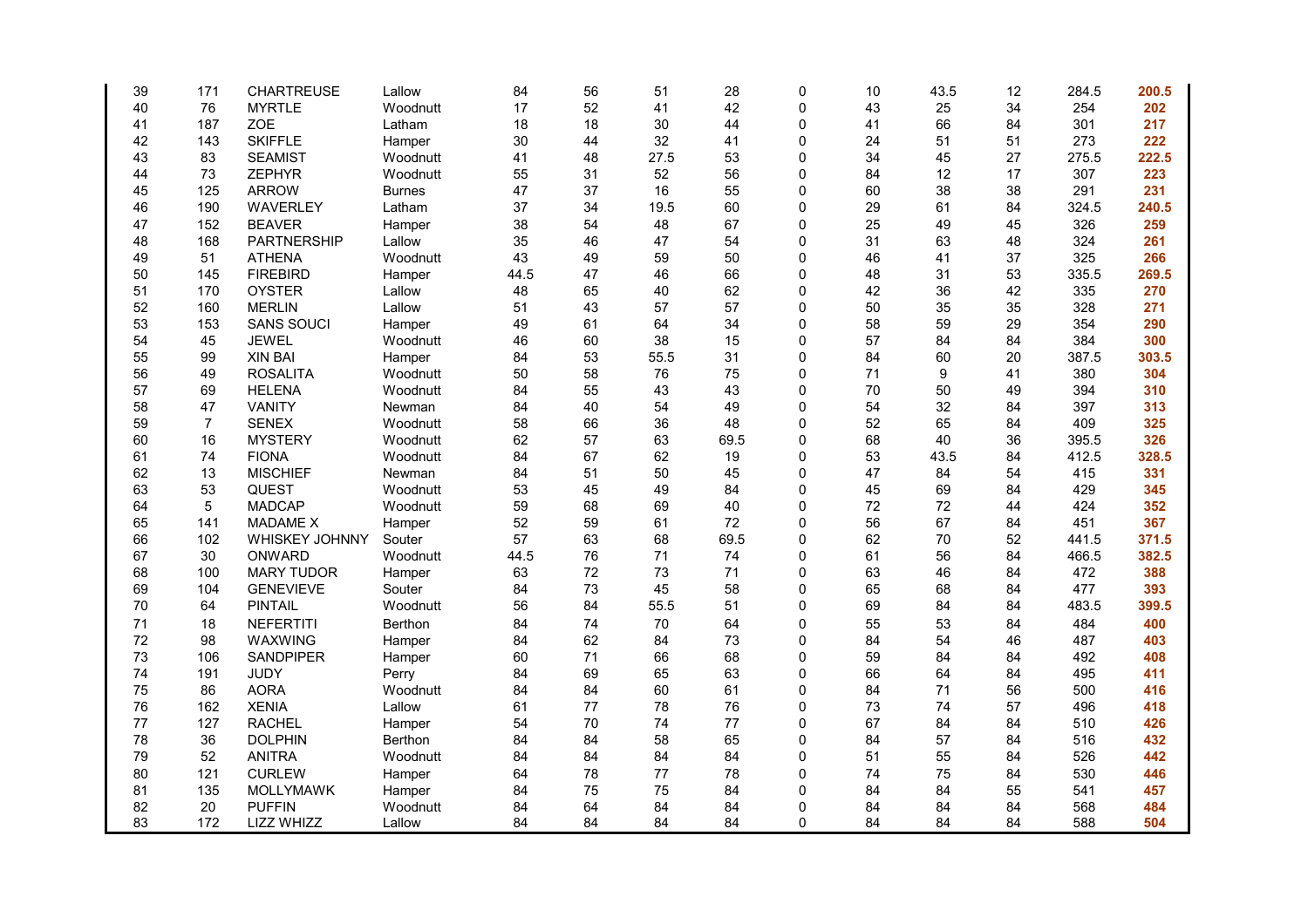### **Phillipson Challenge Shield**



**Saturday August 18th 2012** 

| Div'n                           |                                          | X Boat Name                                                                                                                        |       | Sat 1                                    | $\mathbf{x}$                                                | Sun                                      | $\mathbf x$                                                            | Mon                                  | $\mathbf{x}$                                                       | Tue                                  | $\mathbf{x}$                                                | Wed                             | $\mathbf{x}$                                                                                    | Thu                                        | $\mathbf{x}$                                               | Fri                                    | $\mathbf{x}$                                               | Sat 2                                  | $\mathbf x$                                                                                            | <b>Total</b>                                      | Best 6                                           |
|---------------------------------|------------------------------------------|------------------------------------------------------------------------------------------------------------------------------------|-------|------------------------------------------|-------------------------------------------------------------|------------------------------------------|------------------------------------------------------------------------|--------------------------------------|--------------------------------------------------------------------|--------------------------------------|-------------------------------------------------------------|---------------------------------|-------------------------------------------------------------------------------------------------|--------------------------------------------|------------------------------------------------------------|----------------------------------------|------------------------------------------------------------|----------------------------------------|--------------------------------------------------------------------------------------------------------|---------------------------------------------------|--------------------------------------------------|
|                                 |                                          | <b>COWES DIVISION - 18 boats</b>                                                                                                   |       |                                          |                                                             |                                          |                                                                        |                                      |                                                                    |                                      |                                                             |                                 |                                                                                                 |                                            |                                                            |                                        |                                                            |                                        |                                                                                                        |                                                   |                                                  |
| C                               | 81                                       | SAPPHIRE                                                                                                                           |       | 42                                       |                                                             | 33                                       | $\mathbf x$                                                            | 44                                   |                                                                    | 18                                   | $\mathbf x$                                                 | 0                               | $\mathbf x$                                                                                     | 64                                         |                                                            | 16                                     | $\mathbf x$                                                | 39                                     |                                                                                                        | 256                                               | 192                                              |
| $\mathsf{C}$                    | 76                                       | <b>MYRTLE</b>                                                                                                                      |       | 17                                       | $\mathbf{x}$                                                | 52                                       |                                                                        | 41                                   | $\mathbf x$                                                        | 42                                   | $\mathbf{x}$                                                | $\pmb{0}$                       | $\mathbf{x}$                                                                                    | 43                                         | $\mathbf x$                                                | 25                                     | $\mathbf{x}$                                               | 34                                     | $\mathbf x$                                                                                            | 254                                               | 202                                              |
| C                               | 83                                       | <b>SEAMIST</b>                                                                                                                     |       | 41                                       | $\mathbf{x}$                                                | 48                                       |                                                                        | 27.5                                 | $\mathbf{x}$                                                       | 53                                   |                                                             | 0                               | $\mathbf{x}$                                                                                    | 34                                         | $\mathbf x$                                                | 45                                     |                                                            | 27                                     | $\mathbf{x}$                                                                                           | 275.5                                             | 222.5                                            |
| $\mathsf{C}$                    | 73                                       | <b>ZEPHYR</b>                                                                                                                      |       | 55                                       |                                                             | 31                                       | $\mathbf x$                                                            | 52                                   |                                                                    | 56                                   |                                                             | $\Omega$                        | $\mathbf{x}$                                                                                    | 84                                         |                                                            | 12                                     | $\mathbf x$                                                | 17                                     | $\mathbf{x}$                                                                                           | 307                                               | 223                                              |
| Υ                               | 190                                      | WAVERLEY                                                                                                                           |       | 37                                       | $\mathbf x$                                                 | 34                                       | $\mathbf{x}$                                                           | 19.5                                 | $\mathbf{x}$                                                       | 60                                   |                                                             | 0                               | $\mathbf{x}$                                                                                    | 29                                         | $\mathbf x$                                                | 61                                     |                                                            | 84                                     |                                                                                                        | 324.5                                             | 240.5                                            |
| $\mathbf C$                     | 168                                      | PARTNERSHIP                                                                                                                        |       | 35                                       | $\mathbf{x}$                                                | 46                                       |                                                                        | 47                                   |                                                                    | 54                                   |                                                             | $\mathbf 0$                     | $\mathbf x$                                                                                     | 31                                         | $\mathbf{x}$                                               | 63                                     |                                                            | 48                                     |                                                                                                        | 324                                               | 261                                              |
| $\mathsf{C}$                    | 160                                      | <b>MERLIN</b>                                                                                                                      |       | 51                                       |                                                             | 43                                       | $\mathbf{x}$                                                           | 57                                   |                                                                    | 57                                   |                                                             | $\mathbf 0$                     | $\mathbf x$                                                                                     | 50                                         |                                                            | 35                                     | $\mathbf x$                                                | 35                                     |                                                                                                        | 328                                               | 271                                              |
| $\mathsf C$                     | 99                                       | <b>XIN BAI</b>                                                                                                                     |       | 84                                       |                                                             | 53                                       |                                                                        | 55.5                                 |                                                                    | 31                                   | $\mathbf x$                                                 | 0                               | $\mathbf x$                                                                                     | 84                                         |                                                            | 60                                     |                                                            | 20                                     | $\mathbf{x}$                                                                                           | 387.5                                             | 303.5                                            |
| $\mathsf C$                     | 7                                        | <b>SENEX</b>                                                                                                                       |       | 58                                       |                                                             | 66                                       |                                                                        | 36                                   | $\mathbf x$                                                        | 48                                   | $\mathbf{x}$                                                | 0                               | $\mathbf{x}$                                                                                    | 52                                         |                                                            | 65                                     |                                                            | 84                                     |                                                                                                        | 409                                               | 325                                              |
| $\mathsf C$                     | 100                                      | <b>MARY TUDOR</b>                                                                                                                  |       | 63                                       |                                                             | 72                                       |                                                                        | 73                                   |                                                                    | 71                                   |                                                             | 0                               | $\mathbf x$                                                                                     | 63                                         |                                                            | 46                                     |                                                            | 84                                     |                                                                                                        | 472                                               | 388                                              |
| $\mathsf C$                     | 18                                       | <b>NEFERTITI</b>                                                                                                                   |       | 84                                       |                                                             | 74                                       |                                                                        | 70                                   |                                                                    | 64                                   |                                                             | 0                               | $\mathbf x$                                                                                     | 55                                         |                                                            | 53                                     |                                                            | 84                                     |                                                                                                        | 484                                               | 400                                              |
| $\mathsf{C}$                    | 98                                       | WAXWING                                                                                                                            |       | 84                                       |                                                             | 62                                       |                                                                        | 84                                   |                                                                    | 73                                   |                                                             | 0                               | $\mathbf{x}$                                                                                    | 84                                         |                                                            | 54                                     |                                                            | 46                                     |                                                                                                        | 487                                               | 403                                              |
| C                               | 86                                       | <b>AORA</b>                                                                                                                        |       | 84                                       |                                                             | 84                                       |                                                                        | 60                                   |                                                                    | 61                                   |                                                             | 0                               | $\mathbf{x}$                                                                                    | 84                                         |                                                            | 71                                     |                                                            | 56                                     |                                                                                                        | 500                                               | 416                                              |
| C                               | 162                                      | <b>XENIA</b>                                                                                                                       |       | 61                                       |                                                             | 77                                       |                                                                        | 78                                   |                                                                    | 76                                   |                                                             | $\mathbf 0$                     | $\mathbf{x}$                                                                                    | 73                                         |                                                            | 74                                     |                                                            | 57                                     |                                                                                                        | 496                                               | 418                                              |
| $\mathsf C$                     | 127                                      | <b>RACHEL</b>                                                                                                                      |       | 54                                       |                                                             | 70                                       |                                                                        | 74                                   |                                                                    | 77                                   |                                                             | 0                               | $\mathbf{x}$                                                                                    | 67                                         |                                                            | 84                                     |                                                            | 84                                     |                                                                                                        | 510                                               | 426                                              |
| $\mathsf C$                     | 52                                       | <b>ANITRA</b>                                                                                                                      |       | 84                                       |                                                             | 84                                       |                                                                        | 84                                   |                                                                    | 84                                   |                                                             | 0                               | $\mathbf{x}$                                                                                    | 51                                         |                                                            | 55                                     |                                                            | 84                                     |                                                                                                        | 526                                               | 442                                              |
| $\mathsf C$                     | 121                                      | <b>CURLEW</b>                                                                                                                      |       | 64                                       |                                                             | 78                                       |                                                                        | 77                                   |                                                                    | 78                                   |                                                             | 0                               | $\mathbf x$                                                                                     | 74                                         |                                                            | 75                                     |                                                            | 84                                     |                                                                                                        | 530                                               | 446                                              |
| $\mathsf{C}$                    | 20                                       | <b>PUFFIN</b>                                                                                                                      |       | 84                                       |                                                             | 64                                       |                                                                        | 84                                   |                                                                    | 84                                   |                                                             | $\Omega$                        | $\mathbf{x}$                                                                                    | 84                                         |                                                            | 84                                     |                                                            | 84                                     |                                                                                                        | 568                                               | 484                                              |
|                                 |                                          | <b>Total for Best Four</b><br>Discard Day (x)                                                                                      |       | 130                                      |                                                             | 141<br>$\mathbf x$                       |                                                                        | 124                                  |                                                                    | 139                                  |                                                             | 0                               |                                                                                                 | 137                                        |                                                            | 88                                     |                                                            | 98                                     |                                                                                                        |                                                   |                                                  |
|                                 |                                          | <b>Cumulative Total</b>                                                                                                            | 716   |                                          |                                                             |                                          |                                                                        |                                      |                                                                    |                                      |                                                             |                                 |                                                                                                 |                                            |                                                            |                                        |                                                            |                                        |                                                                                                        |                                                   |                                                  |
| H<br>Н<br>H<br>H<br>Н<br>Н<br>Н | 90<br>124<br>144<br>54<br>47<br>13<br>30 | <b>HAMBLE DIVISION - 8 boats</b><br>CALYPSO<br><b>KATHLEEN</b><br>LA MOUETTE<br><b>LARK</b><br>VANITY<br><b>MISCHIEF</b><br>ONWARD |       | 39<br>32<br>34<br>26<br>84<br>84<br>44.5 | $\mathbf x$<br>$\mathbf{x}$<br>$\mathbf{x}$<br>$\mathbf{x}$ | 14<br>22.5<br>20<br>25<br>40<br>51<br>76 | $\boldsymbol{\mathsf{x}}$<br>$\mathbf x$<br>$\mathbf x$<br>$\mathbf x$ | 1<br>8<br>18<br>14<br>54<br>50<br>71 | $\pmb{\mathsf{x}}$<br>$\mathbf{x}$<br>$\mathbf{x}$<br>$\mathbf{x}$ | 2<br>4<br>29<br>59<br>49<br>45<br>74 | $\pmb{\chi}$<br>$\mathbf x$<br>$\mathbf{x}$<br>$\mathbf{x}$ | 0<br>0<br>0<br>0<br>0<br>0<br>0 | X<br>$\mathbf{x}$<br>$\mathbf{x}$<br>$\mathbf x$<br>$\mathbf{x}$<br>$\mathbf{x}$<br>$\mathbf x$ | 14<br>$30\,$<br>27<br>20<br>54<br>47<br>61 | $\mathbf x$<br>$\mathbf x$<br>$\mathbf{x}$<br>$\mathbf{x}$ | 17<br>15<br>37<br>52<br>32<br>84<br>56 | $\mathbf x$<br>$\mathbf x$<br>$\mathbf{x}$<br>$\mathbf{x}$ | 32<br>84<br>50<br>84<br>84<br>54<br>84 | $\mathbf x$<br>$\mathbf x$<br>$\mathbf x$<br>$\mathbf x$<br>$\mathbf{x}$<br>$\mathbf x$<br>$\mathbf x$ | 119<br>195.5<br>215<br>280<br>397<br>415<br>466.5 | 80<br>111.5<br>165<br>196<br>313<br>331<br>382.5 |
| H                               | 36                                       | <b>DOLPHIN</b>                                                                                                                     |       | 84                                       |                                                             | 84                                       |                                                                        | 58                                   |                                                                    | 65                                   |                                                             | $\Omega$                        | $\mathbf x$                                                                                     | 84                                         |                                                            | 57                                     |                                                            | 84                                     | $\mathbf x$                                                                                            | 516                                               | 432                                              |
|                                 |                                          | <b>Total for Best Four</b><br>Discard Day (x)<br><b>Cumulative Total</b>                                                           | 525.5 | 131                                      |                                                             | 81.5                                     |                                                                        | 41                                   |                                                                    | 80                                   |                                                             | 0                               |                                                                                                 | 91                                         |                                                            | 101                                    |                                                            | 556<br>$\pmb{\mathsf{x}}$              |                                                                                                        |                                                   |                                                  |
|                                 |                                          |                                                                                                                                    |       |                                          |                                                             |                                          |                                                                        |                                      |                                                                    |                                      |                                                             |                                 |                                                                                                 |                                            |                                                            |                                        |                                                            |                                        |                                                                                                        |                                                   |                                                  |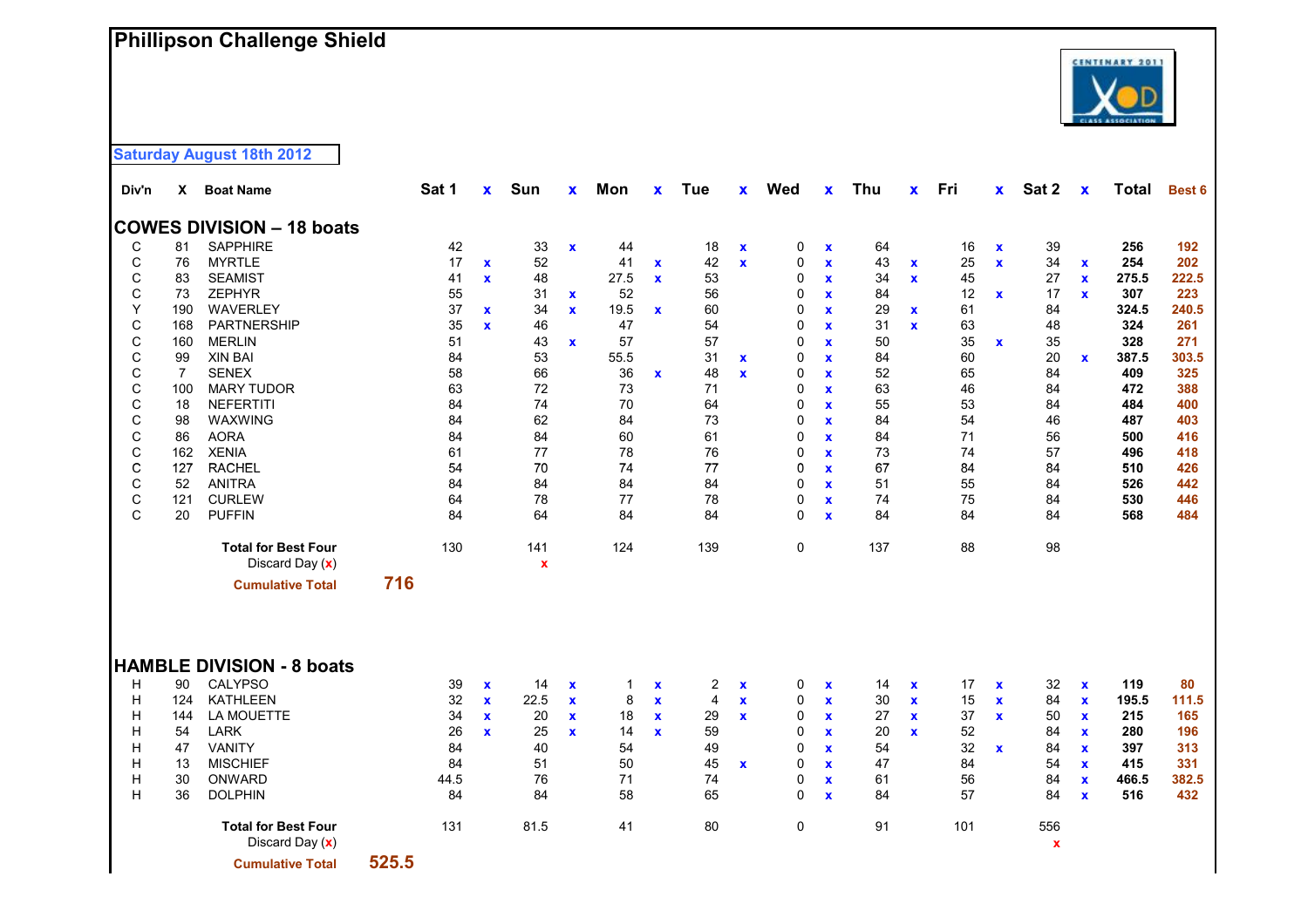#### **ITCHENOR DIVISION - 15 boats**

|        | 26  | <b>CATHERINE</b>                                         |     | 1              | $\mathbf{x}$ | 10             |              | 4              | $\mathbf x$                 | 1                 | $\mathbf x$  | 0            | $\mathbf x$                        | 4                               | $\mathbf x$                       | 19             |              | $\mathbf{1}$   | $\mathbf{x}$                 | 40    | 21    |
|--------|-----|----------------------------------------------------------|-----|----------------|--------------|----------------|--------------|----------------|-----------------------------|-------------------|--------------|--------------|------------------------------------|---------------------------------|-----------------------------------|----------------|--------------|----------------|------------------------------|-------|-------|
|        | 186 | <b>PHOENIX</b>                                           |     | 4              | $\mathbf{x}$ | $\mathbf{1}$   | $\mathbf{x}$ | 3              | $\mathbf{x}$                | 8                 | $\mathbf{x}$ | $\mathbf 0$  | $\mathbf x$                        | 6                               |                                   | 4              | $\mathbf x$  | 11             |                              | 37    | 26    |
|        | 80  | LASS                                                     |     | 3              | $\mathbf{x}$ | 3              | $\mathbf x$  | 10             | $\mathbf x$                 | 6                 | $\mathbf{x}$ | $\mathbf 0$  | $\mathbf x$                        | $\overline{1}$                  | $\mathbf x$                       | 10             | $\mathbf{x}$ | 5              | $\mathbf{x}$                 | 38    | 28    |
|        | 192 | <b>FELIX</b>                                             |     | $\overline{7}$ |              | 8              | $\mathbf x$  | 6              | $\mathbf{x}$                | 14                | $\mathbf{x}$ | 0            | $\mathbf x$                        | 17                              |                                   | 48             |              | 15             |                              | 115   | 67    |
|        | 91  | <b>ASTRALITA</b>                                         |     | 2              | $\mathbf{x}$ | 9              | $\mathbf{x}$ | 33             |                             | 30                |              | 0            | $\mathbf x$                        | $\overline{2}$                  | $\mathbf x$                       | 20             |              | 16             |                              | 112   | 79    |
|        | 174 | <b>FOXGLOVE</b>                                          |     | 13             |              | 35             |              | 15             |                             | 25                |              | 0            | $\pmb{\mathsf{x}}$                 | 5                               | $\mathbf x$                       | 3              | $\mathbf x$  | 19             |                              | 115   | 80    |
|        | 182 | <b>SWEET X</b>                                           |     | 25             |              | 30             |              | 21             |                             | 23                |              | 0            | x                                  | 84                              |                                   | $\overline{7}$ | $\mathbf{x}$ | $\overline{7}$ | $\mathbf{x}$                 | 197   | 113   |
|        | 78  | <b>OWAISSA</b>                                           |     | 15             |              | 11             |              | 72             |                             | 38                |              | $\Omega$     | $\mathbf{x}$                       | 12                              |                                   | 39             |              | 13             |                              | 200   | 128   |
|        | 169 | <b>PERDIX</b>                                            |     | 40             |              | 19             |              | 27.5           |                             | 35                |              | $\mathbf 0$  | $\mathbf{x}$                       | 37                              |                                   | 42             |              | 10             | $\mathbf{x}$                 | 210.5 | 168.5 |
|        | 101 | <b>THORA</b>                                             |     | 20             |              | 15             |              | 67             |                             | 24                |              | $\mathbf 0$  | $\mathbf{x}$                       | 22                              |                                   | 73             |              | 30             |                              | 251   | 178   |
|        | 171 | <b>CHARTREUSE</b>                                        |     | 84             |              | 56             |              | 51             |                             | 28                |              | 0            | $\mathbf x$                        | 10                              |                                   | 43.5           |              | 12             |                              | 284.5 | 200.5 |
|        | 152 | <b>BEAVER</b>                                            |     | 38             |              | 54             |              | 48             |                             | 67                |              | 0            | $\mathbf x$                        | 25                              |                                   | 49             |              | 45             |                              | 326   | 259   |
|        | 145 | <b>FIREBIRD</b>                                          |     | 44.5           |              | 47             |              | 46             |                             | 66                |              | 0            | $\mathbf x$                        | 48                              |                                   | 31             |              | 53             |                              | 335.5 | 269.5 |
|        | 141 | <b>MADAME X</b>                                          |     | 52             |              | 59             |              | 61             |                             | 72                |              | 0            | <b>X</b>                           | 56                              |                                   | 67             |              | 84             |                              | 451   | 367   |
|        | 191 | <b>JUDY</b>                                              |     | 84             |              | 69             |              | 65             |                             | 63                |              | $\mathbf{0}$ | $\mathbf{x}$                       | 66                              |                                   | 64             |              | 84             |                              | 495   | 411   |
|        |     | <b>Total for Best Four</b><br>Discard Day (x)            |     | 10             |              | 21             |              | 23             |                             | 29<br>$\mathbf x$ |              | $\mathbf 0$  |                                    | 12                              |                                   | 24             |              | 23             |                              |       |       |
|        |     | <b>Cumulative Total</b>                                  | 113 |                |              |                |              |                |                             |                   |              |              |                                    |                                 |                                   |                |              |                |                              |       |       |
|        | 119 | <b>LYMINGTON DIVISION - 17 boats</b><br><b>LONE STAR</b> |     | 5              | $\mathbf{x}$ | 5              | $\mathbf{x}$ | $\overline{2}$ |                             | 17                |              | 0            |                                    | $\overline{7}$                  |                                   | 6              | $\mathbf x$  | 14             |                              | 56    | 39    |
| L<br>L | 164 | <b>DIANA</b>                                             |     | 9              | $\mathbf{x}$ | 36             |              | 13             | $\mathbf x$<br>$\mathbf{x}$ | 13                |              | $\Omega$     | $\pmb{\mathsf{x}}$<br>$\mathbf{x}$ | 9                               | $\pmb{\mathsf{x}}$<br>$\mathbf x$ | 28             |              | 6              | $\mathbf{x}$<br>$\mathbf{x}$ | 114   | 78    |
| L      | 32  | <b>IBEX</b>                                              |     | 8              | $\mathbf{x}$ | $\overline{7}$ | $\mathbf{x}$ | 25             |                             | 21                |              | $\mathbf 0$  | $\mathbf x$                        | 13                              | $\mathbf{x}$                      | 26             |              | 18             |                              | 118   | 92    |
|        | 140 | <b>LUCREZIA</b>                                          |     | 23             |              | 27             |              | 11             | $\mathbf{x}$                | 5                 | $\mathbf{x}$ | 0            | $\mathbf x$                        | 15                              |                                   | 18             | $\mathbf x$  | 40             |                              | 139   | 99    |
|        | 183 | <b>CONDOR</b>                                            |     | 19             |              | 32             |              | 9              | $\mathbf{x}$                | 11                | $\mathbf{x}$ | 0            | $\mathbf x$                        | 36                              |                                   | 24             |              | 28             |                              | 159   | 123   |
|        | 178 | <b>BEATRIX</b>                                           |     | 14             |              | 6              | $\mathbf{x}$ | 31             |                             | 20                |              | 0            | $\mathbf x$                        | 23                              |                                   | 30             |              | 47             |                              | 171   | 124   |
| L      | 87  | <b>EXCALIBUR</b>                                         |     | 84             |              | 28             |              | 17             |                             | 46                |              | 0            | $\mathbf{x}$                       | 11                              | $\mathbf{x}$                      | 22             |              | 4              | $\mathbf{x}$                 | 212   | 128   |
| L      | 179 | <b>XPEDITIOUS</b>                                        |     | 11             | $\mathbf{x}$ | 13             | $\mathbf{x}$ | 34             |                             | 36                |              | 0            | $\mathbf{x}$                       | 16                              |                                   | 21             |              | 84             |                              | 215   | 131   |
|        | 117 | <b>XRAY</b>                                              |     | 16             |              | 24             |              | 42             |                             | 39                |              | $\Omega$     | $\mathbf x$                        | 28                              |                                   | 5              | $\mathbf x$  | 25             |                              | 179   | 137   |
|        | 9   | <b>ZEST</b>                                              |     | 29             |              | 42             |              | 24             |                             | 10                | $\mathbf x$  | 0            | $\mathbf{x}$                       | 44                              |                                   | 11             | $\mathbf{x}$ | 23             |                              | 183   | 139   |
|        | 92  | PERSEPHONE                                               |     | 31             |              | 26             |              | 84             |                             | 3                 | $\mathbf{x}$ | 0            | $\mathbf x$                        | 38                              |                                   | 34             |              | 33             |                              | 249   | 165   |
|        | 72  | <b>VENUS</b>                                             |     | 28             |              | 29             |              | 26             |                             | 27                |              | 0            | $\mathbf x$                        | 26                              |                                   | 33             |              | 84             |                              | 253   | 169   |
|        | 33  | <b>CLAIR DE LUNE</b>                                     |     | 33             |              | 38             |              | 23             |                             | 52                |              | $\Omega$     | x                                  | 49                              |                                   | 47             |              | 9              | $\mathbf{x}$                 | 251   | 199   |
| L      | 170 | <b>OYSTER</b>                                            |     | 48             |              | 65             |              | 40             |                             | 62                |              | $\Omega$     | $\mathbf{x}$                       | 42                              |                                   | 36             |              | 42             |                              | 335   | 270   |
| L      | 69  | <b>HELENA</b>                                            |     | 84             |              | 55             |              | 43             |                             | 43                |              | $\Omega$     | $\mathbf{x}$                       | 70                              |                                   | 50             |              | 49             |                              | 394   | 310   |
|        | 16  | <b>MYSTERY</b>                                           |     | 62             |              | 57             |              | 63             |                             | 69.5              |              | $\Omega$     | $\mathbf x$                        | 68                              |                                   | 40             |              | 36             |                              | 395.5 | 326   |
| L      | 53  | QUEST                                                    |     | 53             |              | 45             |              | 49             |                             | 84                |              | $\Omega$     | $\mathbf{x}$                       | 45                              |                                   | 69             |              | 84             |                              | 429   | 345   |
|        |     | <b>Total for Best Four</b><br>Discard Day (x)            |     | 33             |              | 31             |              | 35             |                             | 29                |              | 0            |                                    | 40<br>$\boldsymbol{\mathsf{x}}$ |                                   | 40             |              | 33             |                              |       |       |
|        |     |                                                          | - - |                |              |                |              |                |                             |                   |              |              |                                    |                                 |                                   |                |              |                |                              |       |       |

**Cumulative Total 201**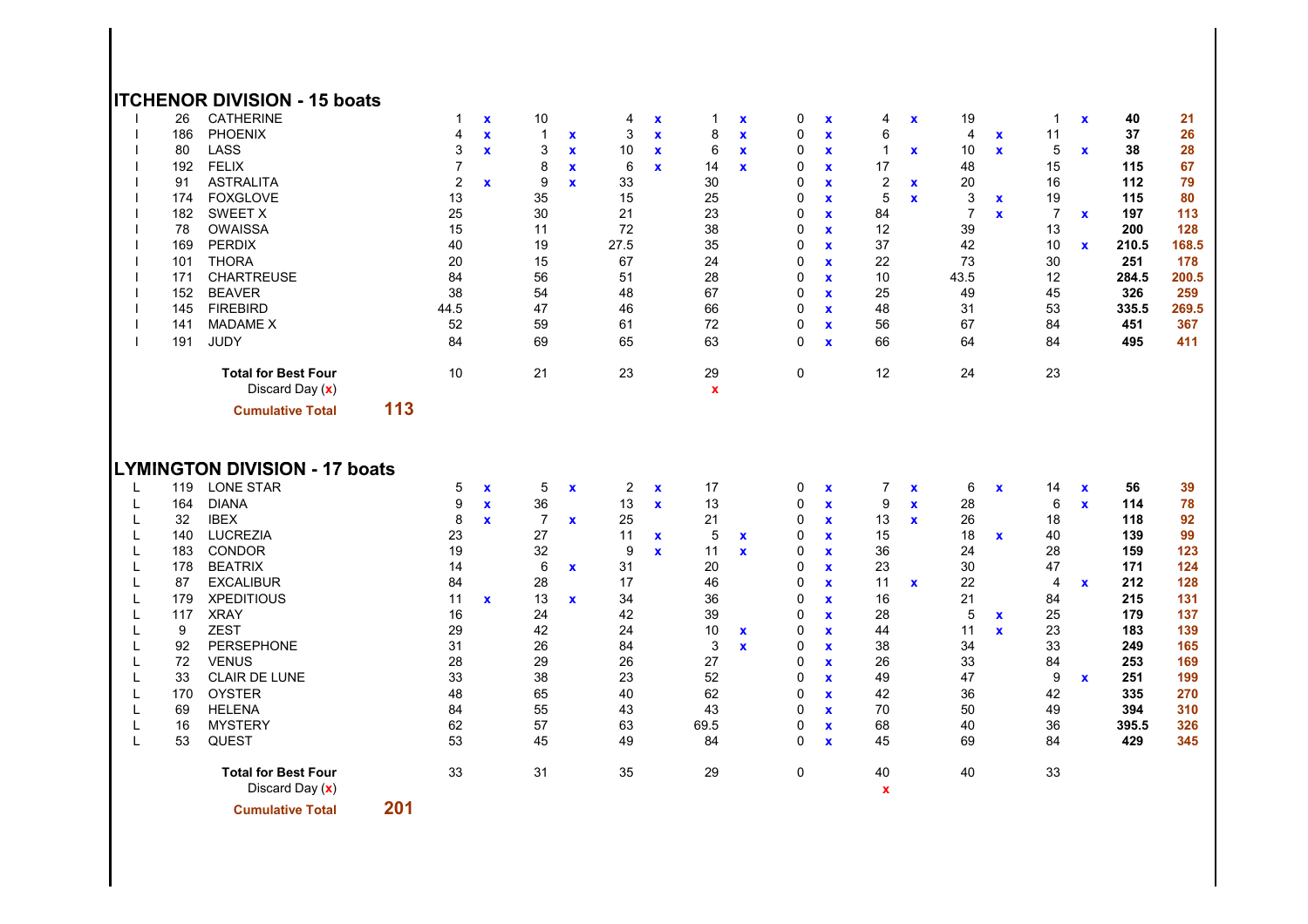|        |            | <b>PARKSTONE DIVISION - 8 boats</b>             |       |          |              |                         |              |                    |              |                |              |              |                             |          |                           |                |              |                |              |            |            |
|--------|------------|-------------------------------------------------|-------|----------|--------------|-------------------------|--------------|--------------------|--------------|----------------|--------------|--------------|-----------------------------|----------|---------------------------|----------------|--------------|----------------|--------------|------------|------------|
| P      | 123        | LARA                                            |       | 8.8      | $\mathbf{x}$ | $\overline{\mathbf{c}}$ | $\mathbf{x}$ | 29                 | $\mathbf{x}$ | 9              | $\mathbf x$  | 0            | $\mathbf x$                 | 3        | $\boldsymbol{\mathsf{x}}$ | $\mathbf{1}$   | $\mathbf x$  | 3              | $\mathbf x$  | 55.8       | 26.8       |
| P      | 58         | <b>MADELEINE</b>                                |       | 12       | $\mathbf{x}$ | 16                      | $\mathbf{x}$ | 35                 |              | 12             | $\mathbf{x}$ | 0            | $\mathbf x$                 | 8        | $\mathbf x$               | $\overline{2}$ | $\mathbf{x}$ | $\overline{c}$ | $\mathbf x$  | 87         | 52         |
| P      | 37         | <b>ARIEL</b>                                    |       | 84       |              | 22.5                    | $\mathbf{x}$ | 12                 | $\mathbf{x}$ | 22             | $\mathbf{x}$ | 0            | $\mathbf x$                 | 33       |                           | 29             | $\mathbf{x}$ | 31             | $\mathbf{x}$ | 233.5      | 149.5      |
| P      | 107        | CAROLET                                         |       | 27       | $\mathbf{x}$ | 39                      |              | 39                 |              | 37             |              | 0            | $\mathbf x$                 | 18       | $\mathbf x$               | 23             | $\mathbf{x}$ | 84             |              | 267        | 183        |
| P      | 187        | ZOE                                             |       | 18       | $\mathbf{x}$ | 18                      | $\mathbf{x}$ | 30                 | $\mathbf{x}$ | 44             |              | 0            | $\mathbf{x}$                | 41       |                           | 66             |              | 84             |              | 301        | 217        |
| P      | 143        | <b>SKIFFLE</b>                                  |       | 30       |              | 44                      |              | 32                 | $\mathbf{x}$ | 41             |              | 0            | $\mathbf x$                 | 24       | $\mathbf{x}$              | 51             |              | 51             |              | 273        | 222        |
| P      | 51         | <b>ATHENA</b>                                   |       | 43       |              | 49                      |              | 59                 |              | 50             |              | 0            | $\mathbf{x}$                | 46       |                           | 41             |              | 37             | $\mathbf{x}$ | 325        | 266        |
| P      | 74         | <b>FIONA</b>                                    |       | 84       |              | 67                      |              | 62                 |              | 19             | $\mathbf x$  | 0            | $\mathbf{x}$                | 53       |                           | 43.5           |              | 84             |              | 412.5      | 328.5      |
|        |            | <b>Total for Best Four</b><br>Discard Day $(x)$ |       | 65.8     |              | 58.5                    |              | 103<br>$\mathbf x$ |              | 62             |              | $\mathbf 0$  |                             | 53       |                           | 55             |              | 73             |              |            |            |
|        |            | <b>Cumulative Total</b>                         | 367.3 |          |              |                         |              |                    |              |                |              |              |                             |          |                           |                |              |                |              |            |            |
|        |            |                                                 |       |          |              |                         |              |                    |              |                |              |              |                             |          |                           |                |              |                |              |            |            |
|        |            | YARMOUTH DIVISION - 17 boats                    |       |          |              |                         |              |                    |              |                |              |              |                             |          |                           |                |              |                |              |            |            |
| Υ      | 156        | <b>GLEAM</b>                                    |       | 10       | $\mathbf{x}$ | 21                      | $\mathbf x$  | 5                  | $\mathbf x$  | 16             | $\mathbf x$  | 0            | $\mathbf x$                 | 32       | $\mathbf x$               | 13             | $\mathbf x$  | 8              | $\mathbf x$  | 105        | 73         |
| Y      | 3          | <b>SILHOUETTE</b>                               |       | 22       | $\mathbf{x}$ | $\overline{4}$          | $\mathbf{x}$ | $\overline{7}$     | $\mathbf{x}$ | $\overline{7}$ | $\mathbf{x}$ | 0            | $\mathbf x$                 | 19       | $\mathbf x$               | 27             |              | 26             |              | 112        | 85         |
| Υ      | 188        | PRINCESS JALINA                                 |       | 6        | $\mathbf{x}$ | 17                      | $\mathbf{x}$ | 53                 |              | 33             |              | 0            | $\mathbf{x}$                | 21       | $\mathbf x$               | 8              | $\mathbf{x}$ | 43             |              | 181        | 128        |
| Y      | 147        | <b>FOXY</b>                                     |       | 21       | $\mathbf{x}$ | 12                      | $\mathbf{x}$ | 37                 |              | 47             |              | 0            | $\mathbf x$                 | 40       |                           | 14             | $\mathbf{x}$ | 21             | $\mathbf{x}$ | 192        | 145        |
| Y      | 4          | WESTWIND                                        |       | 24       |              | 41                      |              | 19.5               | $\mathbf{x}$ | 32             |              | $\Omega$     | $\mathbf x$                 | 35       | $\mathbf x$               | 58             |              | 24             | $\mathbf{x}$ | 233.5      | 175.5      |
| Y<br>Y | 115        | <b>MIX</b><br><b>ARROW</b>                      |       | 36<br>47 |              | 50<br>37                |              | 22                 |              | 26<br>55       | $\mathbf x$  | 0            | $\mathbf x$                 | 39       |                           | 62<br>38       |              | 22             | $\mathbf{x}$ | 257        | 195<br>231 |
| Υ      | 125<br>153 | <b>SANS SOUCI</b>                               |       | 49       |              | 61                      |              | 16<br>64           | $\mathbf{x}$ | 34             |              | 0<br>0       | $\mathbf{x}$                | 60<br>58 |                           | 59             |              | 38<br>29       |              | 291<br>354 | 290        |
| Υ      | 45         | <b>JEWEL</b>                                    |       | 46       |              | 60                      |              | 38                 |              | 15             |              | 0            | $\mathbf{x}$                | 57       |                           |                |              | 84             |              | 384        | 300        |
| Y      | 49         | <b>ROSALITA</b>                                 |       | 50       |              | 58                      |              | 76                 |              | 75             | $\mathbf{x}$ | $\Omega$     | $\mathbf x$<br>$\mathbf{x}$ | 71       |                           | 84<br>9        | $\mathbf{x}$ | 41             |              | 380        | 304        |
| Y      | 5          | <b>MADCAP</b>                                   |       | 59       |              | 68                      |              | 69                 |              | 40             |              | $\Omega$     | $\mathbf x$                 | 72       |                           | 72             |              | 44             |              | 424        | 352        |
| Υ      | 102        | WHISKEY JOHNNY                                  |       | 57       |              | 63                      |              | 68                 |              | 69.5           |              | $\Omega$     | $\mathbf x$                 | 62       |                           | 70             |              | 52             |              | 441.5      | 371.5      |
| Y      | 104        | <b>GENEVIEVE</b>                                |       | 84       |              | 73                      |              | 45                 |              | 58             |              | $\Omega$     | $\mathbf{x}$                | 65       |                           | 68             |              | 84             |              | 477        | 393        |
| Υ      | 64         | <b>PINTAIL</b>                                  |       | 56       |              | 84                      |              | 55.5               |              | 51             |              | 0            | $\mathbf{x}$                | 69       |                           | 84             |              | 84             |              | 483.5      | 399.5      |
| Y      | 106        | <b>SANDPIPER</b>                                |       | 60       |              | 71                      |              | 66                 |              | 68             |              | 0            | $\mathbf{x}$                | 59       |                           | 84             |              | 84             |              | 492        | 408        |
| Υ      | 135        | <b>MOLLYMAWK</b>                                |       | 84       |              | 75                      |              | 75                 |              | 84             |              | $\Omega$     | $\mathbf x$                 | 84       |                           | 84             |              | 55             |              | 541        | 457        |
| Y      | 172        | LIZZ WHIZZ                                      |       | 84       |              | 84                      |              | 84                 |              | 84             |              | 0            | $\mathbf x$                 | 84       |                           | 84             |              | 84             |              | 588        | 504        |
|        |            | <b>Total for Best Four</b><br>Discard Day (x)   |       | 59       |              | 54                      |              | 47.5               |              | 64             |              | $\mathbf{0}$ |                             | 107<br>x |                           | 44             |              | 75             |              |            |            |
|        |            | <b>Cumulative Total</b>                         | 343.5 |          |              |                         |              |                    |              |                |              |              |                             |          |                           |                |              |                |              |            |            |
|        |            |                                                 |       |          |              |                         |              |                    |              |                |              |              |                             |          |                           |                |              |                |              |            |            |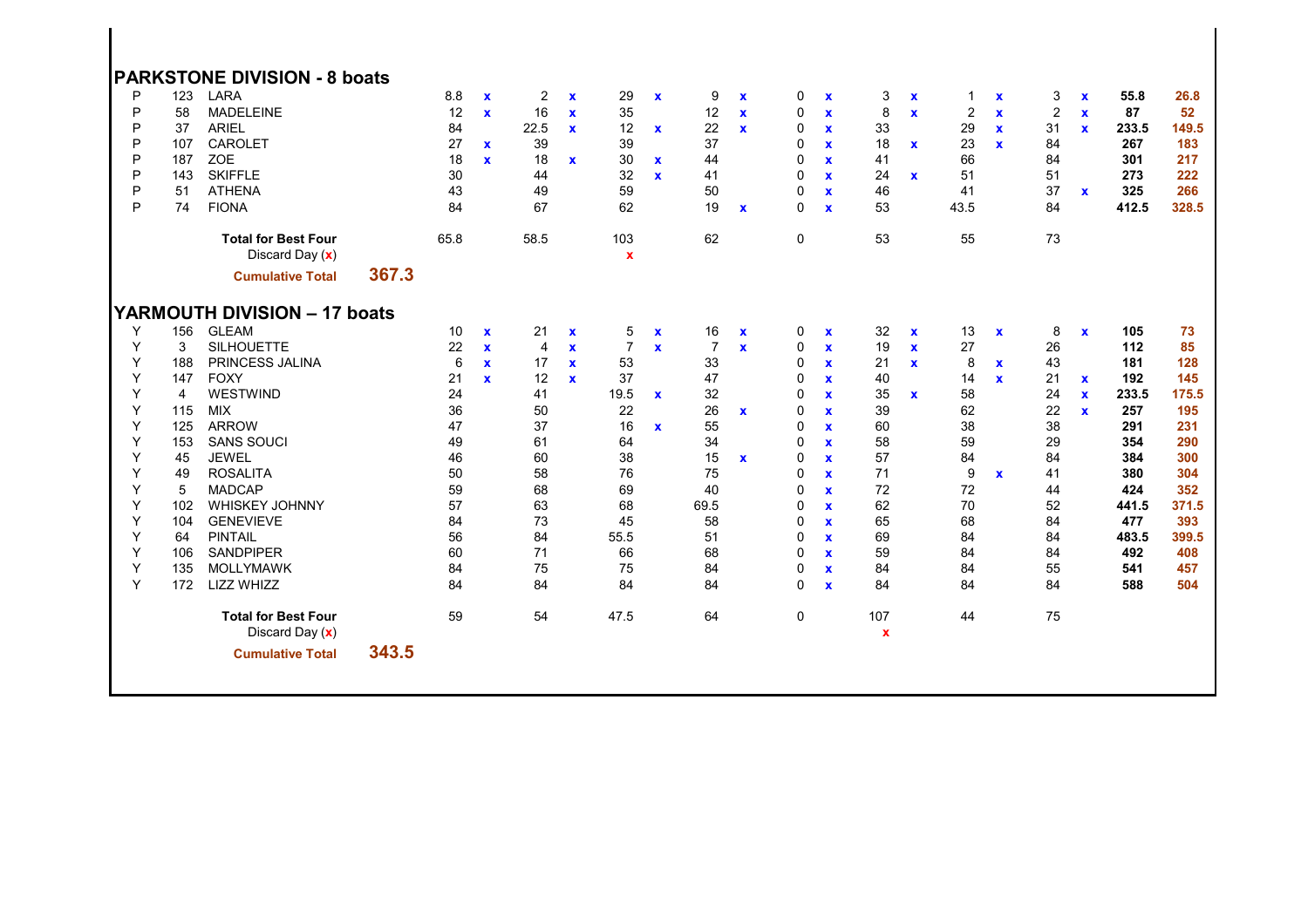#### **Saturday August 18th 2012**

| pos | Name                   | Sat 1 | Sun | Mon | Tues | Wed          | Thu | Fri  | Sat 2 | <b>Total</b> | <b>Best 6</b> |
|-----|------------------------|-------|-----|-----|------|--------------|-----|------|-------|--------------|---------------|
|     | <b>LONE STAR</b>       | 5     | 5   | 2   | 17   | 0            | 7   | 6    | 14    | 56           | 39            |
| 2   | <b>LUCREZIA</b>        | 23    | 27  | 11  | 5    | 0            | 15  | 18   | 40    | 139          | 99            |
| 3   | <b>PRINCESS JALINA</b> | 6     | 17  | 53  | 33   | 0            | 21  | 8    | 43    | 181          | 128           |
| 4   | <b>FOXY</b>            | 21    | 12  | 37  | 47   | 0            | 40  | 14   | 21    | 192          | 145           |
| 5   | <b>PERSEPHONE</b>      | 31    | 26  | 84  | 3    | 0            | 38  | 34   | 33    | 249          | 165           |
| 6   | <b>THORA</b>           | 20    | 15  | 67  | 24   | 0            | 22  | 73   | 30    | 251          | 178           |
|     | <b>HELENA</b>          | 84    | 55  | 43  | 43   | 0            | 70  | 50   | 49    | 394          | 310           |
| 8   | <b>MYSTERY</b>         | 62    | 57  | 63  | 69.5 | 0            | 68  | 40   | 36    | 395.5        | 326           |
| 9   | <b>FIONA</b>           | 84    | 67  | 62  | 19   | 0            | 53  | 43.5 | 84    | 412.5        | 328.5         |
| 10  | FELIX (OM)             | 84    | 84  | 84  | 84   | 0            | 17  | 48   | 15    | 416          | 332           |
| 11  | <b>QUEST</b>           | 53    | 45  | 49  | 84   | $\mathbf 0$  | 45  | 69   | 84    | 429          | 345           |
| 12  | <b>MADAME X</b>        | 52    | 59  | 61  | 72   | $\mathbf{0}$ | 56  | 67   | 84    | 451          | 367           |
| 13  | <b>GENEVIEVE</b>       | 84    | 73  | 45  | 58   | 0            | 65  | 68   | 84    | 477          | 393           |
| 14  | <b>WAXWING</b>         | 84    | 62  | 84  | 73   | 0            | 84  | 54   | 46    | 487          | 403           |
| 15  | <b>JUDY</b>            | 84    | 69  | 65  | 63   | 0            | 66  | 64   | 84    | 495          | 411           |

CENTENARY 2011

**CLASS ASSOCIATION**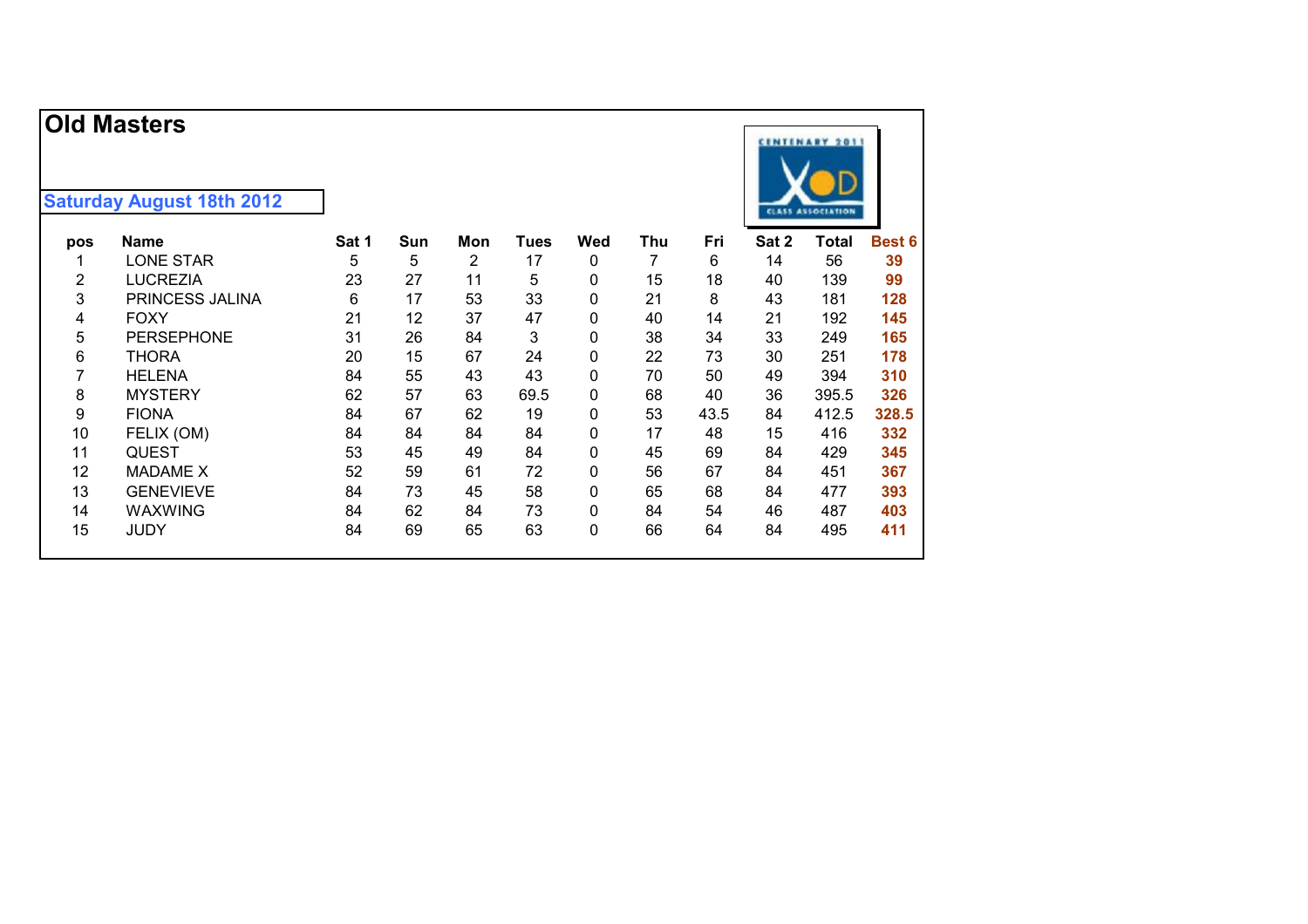#### **Veterans 1**

#### **Saturday August 18th 2012**

| pos | Name                 | Sat 1 | Sun  | Mon  | Tues | Wed | Thu | Fri | Sat 2 | Total | Best 6 |
|-----|----------------------|-------|------|------|------|-----|-----|-----|-------|-------|--------|
|     | <b>IBEX</b>          | 8     |      | 25   | 21   | 0   | 13  | 26  | 18    | 118   | 92     |
| 2   | <b>ARIEL</b>         | 84    | 22.5 | 12   | 22   | 0   | 33  | 29  | 31    | 233.5 | 149.5  |
| 3   | <b>WESTWIND</b>      | 24    | 41   | 19.5 | 32   | 0   | 35  | 58  | 24    | 233.5 | 175.5  |
| 4   | <b>CLAIR DE LUNE</b> | 33    | 38   | 23   | 52   | 0   | 49  | 47  | 9     | 251   | 199    |
| 5   | <b>JEWEL</b>         | 46    | 60   | 38   | 15   | 0   | 57  | 84  | 84    | 384   | 300    |
| 6   | <b>ROSALITA</b>      | 50    | 58   | 76   | 75   | 0   | 71  | 9   | 41    | 380   | 304    |
|     | VANITY               | 84    | 40   | 54   | 49   | 0   | 54  | 32  | 84    | 397   | 313    |
| 8   | <b>SENEX</b>         | 58    | 66   | 36   | 48   | 0   | 52  | 65  | 84    | 409   | 325    |
| 9   | <b>MYSTERY</b>       | 62    | 57   | 63   | 69.5 | 0   | 68  | 40  | 36    | 395.5 | 326    |
| 10  | <b>MISCHIEF</b>      | 84    | 51   | 50   | 45   | 0   | 47  | 84  | 54    | 415   | 331    |
| 11  | <b>MADCAP</b>        | 59    | 68   | 69   | 40   | 0   | 72  | 72  | 44    | 424   | 352    |
| 12  | ONWARD               | 44.5  | 76   | 71   | 74   | 0   | 61  | 56  | 84    | 466.5 | 382.5  |
| 13  | <b>NEFERTITI</b>     | 84    | 74   | 70   | 64   | 0   | 55  | 53  | 84    | 484   | 400    |
| 14  | <b>DOLPHIN</b>       | 84    | 84   | 58   | 65   | 0   | 84  | 57  | 84    | 516   | 432    |
| 15  | <b>PUFFIN</b>        | 84    | 64   | 84   | 84   | 0   | 84  | 84  | 84    | 568   | 484    |

### **Veterans 2**

| pos | <b>Name</b>       | Sat 1 | <b>Sun</b> | Mon  | Tues | Wed | Thu | Fri  | Sat 2 | Total | <b>Best 6</b> |
|-----|-------------------|-------|------------|------|------|-----|-----|------|-------|-------|---------------|
|     | <b>SILHOUETTE</b> | 22    | 4          |      |      | 0   | 19  | 27   | 26    | 112   | 85            |
| 2   | <b>OWAISSA</b>    | 15    | 11         | 72   | 38   | 0   | 12  | 39   | 13    | 200   | 128           |
| 3   | <b>ZEST</b>       | 29    | 42         | 24   | 10   | 0   | 44  | 11   | 23    | 183   | 139           |
| 4   | <b>VENUS</b>      | 28    | 29         | 26   | 27   | 0   | 26  | 33   | 84    | 253   | 169           |
| 5   | LARK              | 26    | 25         | 14   | 59   | 0   | 20  | 52   | 84    | 280   | 196           |
| 6   | <b>MYRTLE</b>     | 17    | 52         | 41   | 42   | 0   | 43  | 25   | 34    | 254   | 202           |
|     | <b>ZEPHYR</b>     | 55    | 31         | 52   | 56   | 0   | 84  | 12   | 17    | 307   | 223           |
| 8   | <b>ATHENA</b>     | 43    | 49         | 59   | 50   | 0   | 46  | 41   | 37    | 325   | 266           |
| 9   | <b>HELENA</b>     | 84    | 55         | 43   | 43   | 0   | 70  | 50   | 49    | 394   | 310           |
| 10  | <b>FIONA</b>      | 84    | 67         | 62   | 19   | 0   | 53  | 43.5 | 84    | 412.5 | 328.5         |
| 11  | <b>QUEST</b>      | 53    | 45         | 49   | 84   | 0   | 45  | 69   | 84    | 429   | 345           |
| 12  | <b>PINTAIL</b>    | 56    | 84         | 55.5 | 51   | 0   | 69  | 84   | 84    | 483.5 | 399.5         |
| 13  | <b>ANITRA</b>     | 84    | 84         | 84   | 84   | 0   | 51  | 55   | 84    | 526   | 442           |



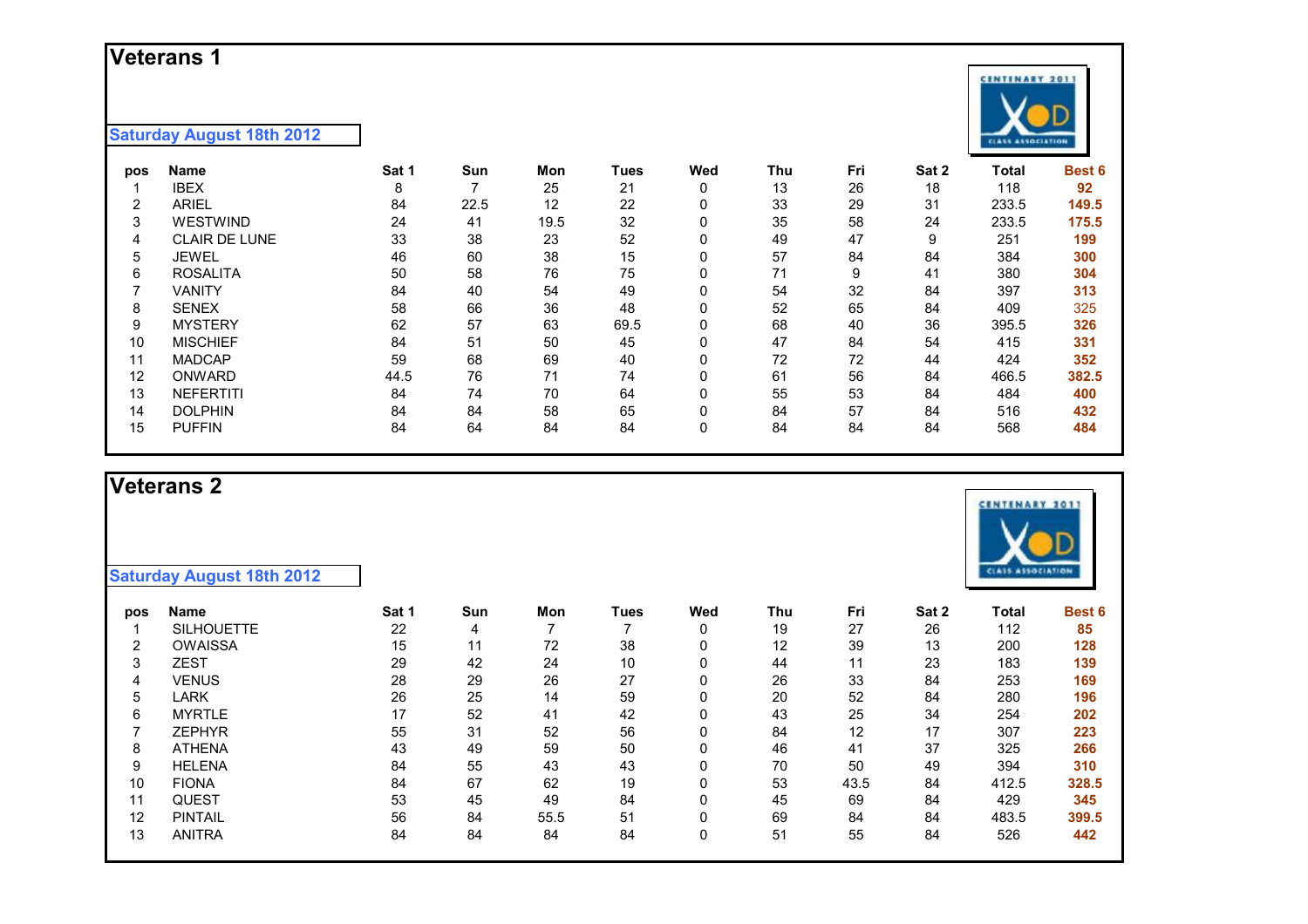### **Veterans 3**

#### **Saturday August 18th 2012**

| pos    | Name                  | Sat 1 | Sun | Mon  | Tues | Wed | Thu | Fri | Sat 2 | Total | <b>Best 6</b> |
|--------|-----------------------|-------|-----|------|------|-----|-----|-----|-------|-------|---------------|
|        | <b>EXCALIBUR</b>      | 84    | 28  | 17   | 46   | 0   | 11  | 22  | 4     | 212   | 128           |
| $\sim$ | <b>PERSEPHONE</b>     | 31    | 26  | 84   | 3    | 0   | 38  | 34  | 33    | 249   | 165           |
| 3      | THORA                 | 20    | 15  | 67   | 24   | 0   | 22  | 73  | 30    | 251   | 178           |
| 4      | <b>SAPPHIRE</b>       | 42    | 33  | 44   | 18   | 0   | 64  | 16  | 39    | 256   | 192           |
| 5      | <b>SEAMIST</b>        | 41    | 48  | 27.5 | 53   | 0   | 34  | 45  | 27    | 275.5 | 222.5         |
| 6      | <b>XIN BAI</b>        | 84    | 53  | 55.5 | 31   | 0   | 84  | 60  | 20    | 387.5 | 303.5         |
|        | <b>WHISKEY JOHNNY</b> | 57    | 63  | 68   | 69.5 | 0   | 62  | 70  | 52    | 441.5 | 371.5         |
| 8      | <b>MARY TUDOR</b>     | 63    | 72  | 73   | 71   | 0   | 63  | 46  | 84    | 472   | 388           |
| 9      | <b>WAXWING</b>        | 84    | 62  | 84   | 73   | 0   | 84  | 54  | 46    | 487   | 403           |
| 10     | <b>AORA</b>           | 84    | 84  | 60   | 61   | 0   | 84  | 71  | 56    | 500   | 416           |

# **Veterans 4**

| pos    | Name             | Sat 1 | Sun | Mon | Tues | Wed | Thu | Fri | Sat 2 | Total | <b>Best 6</b> |
|--------|------------------|-------|-----|-----|------|-----|-----|-----|-------|-------|---------------|
|        | <b>LONE STAR</b> | 5     | 5   | ⌒   | 17   | 0   |     | 6   | 14    | 56    | 39            |
| റ<br>∠ | <b>XRAY</b>      | 16    | 24  | 42  | 39   | 0   | 28  |     | 25    | 179   | 137           |
| 3      | <b>CAROLET</b>   | 27    | 39  | 39  | 37   | 0   | 18  | 23  | 84    | 267   | 183           |
| 4      | <b>MIX</b>       | 36    | 50  | 22  | 26   | 0   | 39  | 62  | 22    | 257   | 195           |
| 5      | <b>ARROW</b>     | 47    | 37  | 16  | 55   | 0   | 60  | 38  | 38    | 291   | 231           |
| 6      | <b>GENEVIEVE</b> | 84    | 73  | 45  | 58   | 0   | 65  | 68  | 84    | 477   | 393           |
|        | <b>SANDPIPER</b> | 60    | 71  | 66  | 68   | 0   | 59  | 84  | 84    | 492   | 408           |
|        | <b>RACHEL</b>    | 54    | 70  | 74  | 77   | 0   | 67  | 84  | 84    | 510   | 426           |
|        | <b>CURLEW</b>    | 64    | 78  | 77  | 78   | 0   | 74  | 75  | 84    | 530   | 446           |
|        |                  |       |     |     |      |     |     |     |       |       |               |



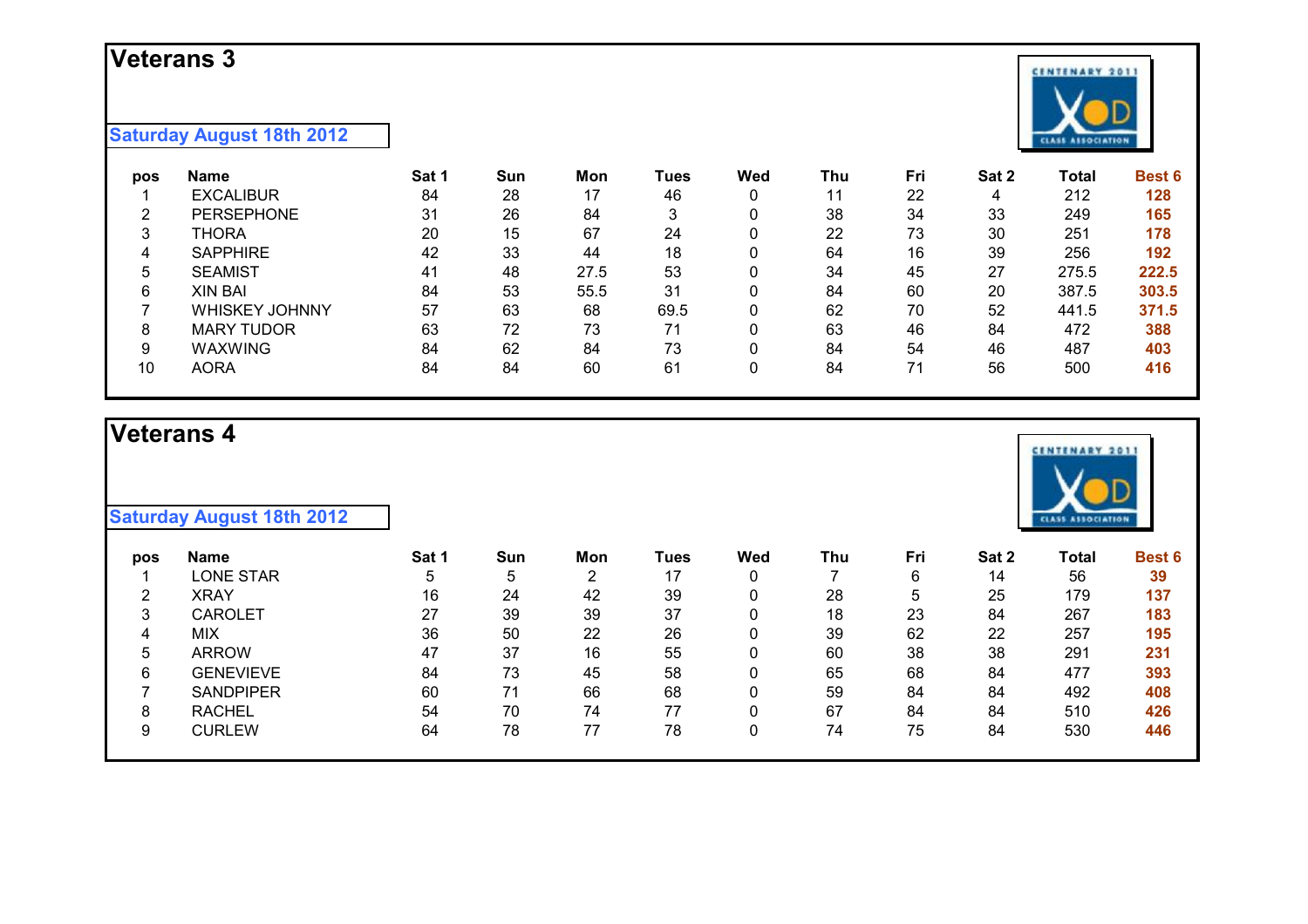|     | <b>Captain's Crystal</b>         |       |     |     |             |     |     |     |       | <b>CENTENARY 2011</b>    |        |
|-----|----------------------------------|-------|-----|-----|-------------|-----|-----|-----|-------|--------------------------|--------|
|     | <b>Saturday August 18th 2012</b> |       |     |     |             |     |     |     |       | <b>CLASS ASSOCIATION</b> |        |
| pos | <b>Name</b>                      | Sat 1 | Sun | Mon | <b>Tues</b> | Wed | Thu | Fri | Sat 2 | <b>Total</b>             | Best 6 |
|     | <b>DIANA</b>                     | 9     | 36  | 13  | 13          | 0   | 9   | 28  | 6     | 114                      | 78     |
| 2   | <b>FOXY</b>                      | 21    | 12  | 37  | 47          | 0   | 40  | 14  | 21    | 192                      | 145    |
| 3   | <b>PERSEPHONE</b>                | 31    | 26  | 84  | 3           | 0   | 38  | 34  | 33    | 249                      | 165    |
| 4   | THORA                            | 20    | 15  | 67  | 24          | 0   | 22  | 73  | 30    | 251                      | 178    |
| 5   | <b>CAROLET</b>                   | 27    | 39  | 39  | 37          | 0   | 18  | 23  | 84    | 267                      | 183    |
| 6   | <b>SAPPHIRE</b>                  | 42    | 33  | 44  | 18          | 0   | 64  | 16  | 39    | 256                      | 192    |
| 7   | MIX.                             | 36    | 50  | 22  | 26          | 0   | 39  | 62  | 22    | 257                      | 195    |
| 8   | <b>SKIFFLE</b>                   | 30    | 44  | 32  | 41          | 0   | 24  | 51  | 51    | 273                      | 222    |
| 9   | <b>MYSTERY</b>                   | 62    | 57  | 63  | 69.5        | 0   | 68  | 40  | 36    | 395.5                    | 326    |
| 10  | <b>MADAME X</b>                  | 52    | 59  | 61  | 72          | 0   | 56  | 67  | 84    | 451                      | 367    |
| 11  | <b>JUDY</b>                      | 84    | 69  | 65  | 63          | 0   | 66  | 64  | 84    | 495                      | 411    |
| 12  | <b>AORA</b>                      | 84    | 84  | 60  | 61          | 0   | 84  | 71  | 56    | 500                      | 416    |
| 13  | <b>CURLEW</b>                    | 64    | 78  | 77  | 78          | 0   | 74  | 75  | 84    | 530                      | 446    |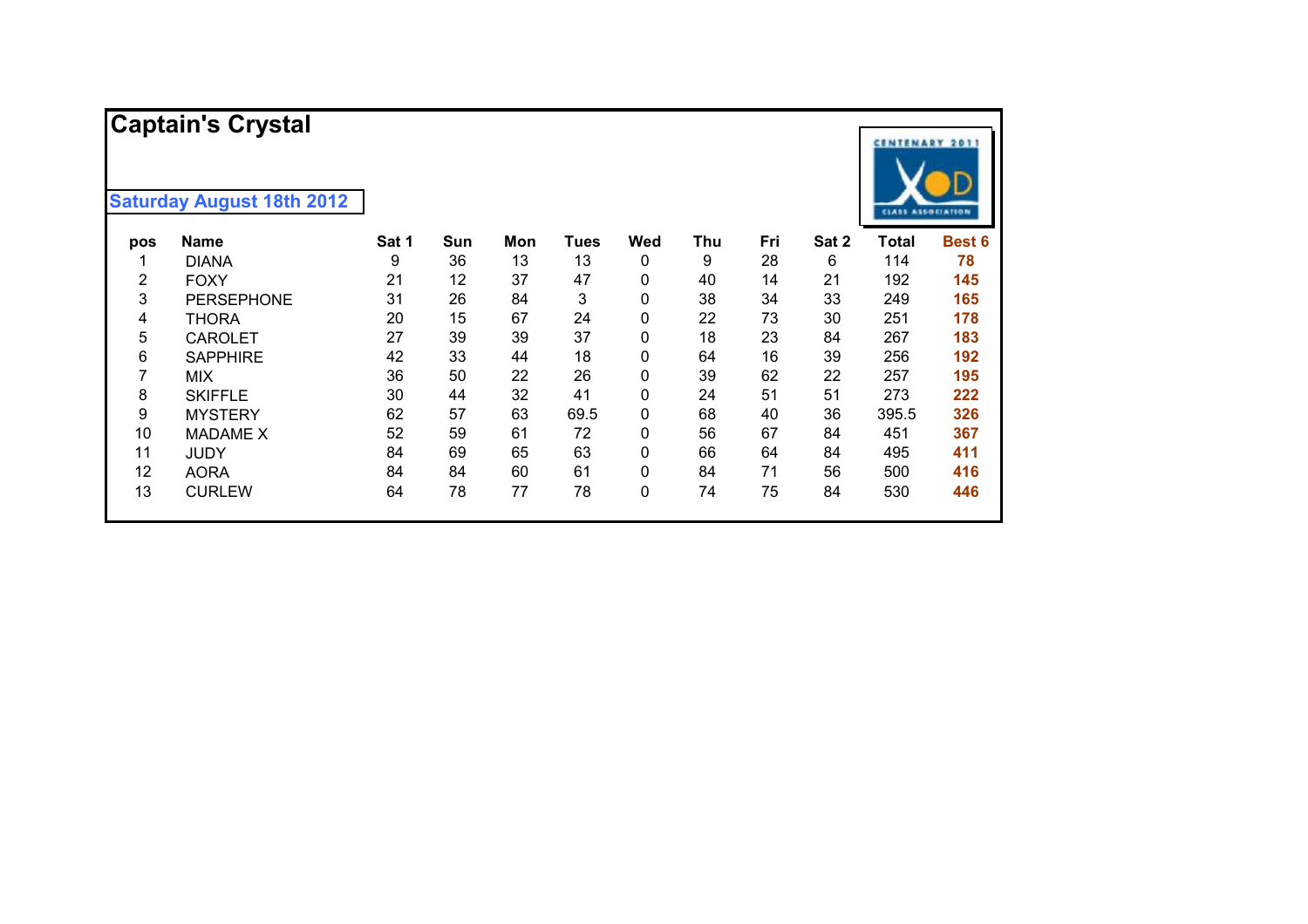| Ladies Trophy<br><b>Saturday August 18th 2012</b> |                    |       |     |     |      |     |     |     |       | <b>CENTENARY 2011</b><br><b>CLASS ASSOCIATION</b> |               |
|---------------------------------------------------|--------------------|-------|-----|-----|------|-----|-----|-----|-------|---------------------------------------------------|---------------|
| pos                                               | <b>Name</b>        | Sat 1 | Sun | Mon | Tues | Wed | Thu | Fri | Sat 2 | <b>Total</b>                                      | <b>Best 6</b> |
|                                                   | <b>PARTNERSHIP</b> | 35    | 46  | 47  | 54   | 0   | 31  | 63  | 48    | 324                                               | 261           |
| 2                                                 | <b>MERLIN</b>      | 51    | 43  | 57  | 57   | 0   | 50  | 35  | 35    | 328                                               | 271           |
| 3                                                 | <b>AORA</b>        | 84    | 84  | 60  | 61   | 0   | 84  | 71  | 56    | 500                                               | 416           |
| 4                                                 | OYSTER (LT)        | 84    | 65  | 84  | 62   | 0   | 84  | 84  | 84    | 547                                               | 463           |

|     | XOD Under 25 Cup                 |       |            |      |      |     |     |     |       | <b>CENTENARY 201</b>     |               |
|-----|----------------------------------|-------|------------|------|------|-----|-----|-----|-------|--------------------------|---------------|
|     | <b>Saturday August 18th 2012</b> |       |            |      |      |     |     |     |       | <b>CLAIS ASSOCIATION</b> |               |
| pos | <b>Name</b>                      | Sat 1 | <b>Sun</b> | Mon  | Tues | Wed | Thu | Fri | Sat 2 | Total                    | <b>Best 6</b> |
|     | <b>PHOENIX</b>                   | 4     | и          | 3    | 8    | 0   | 6   | 4   | 11    | 37                       | 26            |
| 2   | <b>WESTWIND</b>                  | 24    | 41         | 19.5 | 32   | 0   | 35  | 58  | 24    | 233.5                    | 175.5         |
| 3   | <b>BEAVER</b>                    | 38    | 54         | 48   | 67   | 0   | 25  | 49  | 45    | 326                      | 259           |
| 4   | <b>XIN BAI</b>                   | 84    | 53         | 55.5 | 31   | 0   | 84  | 60  | 20    | 387.5                    | 303.5         |
| 5   | <b>MARY TUDOR</b>                | 63    | 72         | 73   | 71   | 0   | 63  | 46  | 84    | 472                      | 388           |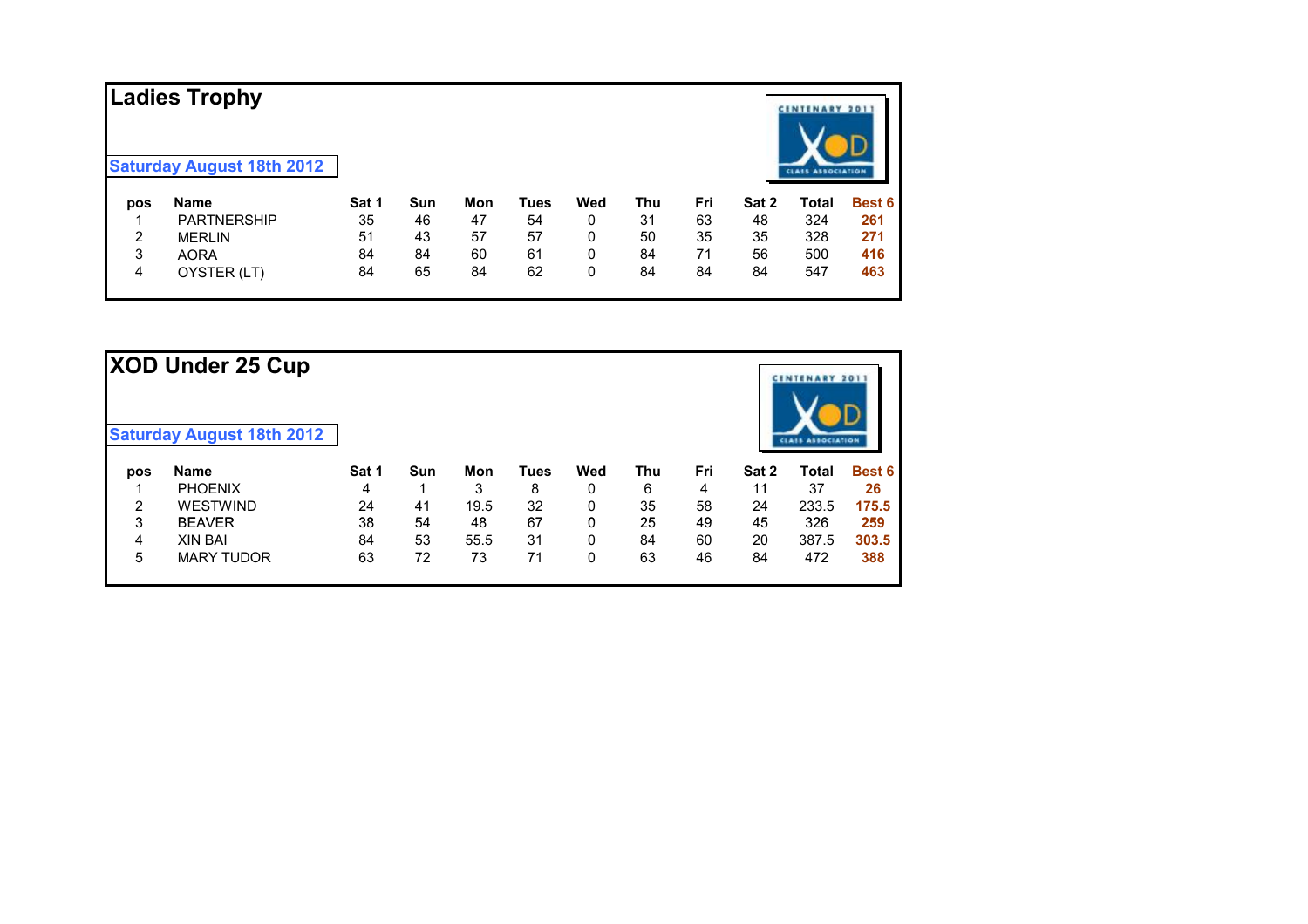#### **L i f ebo a t Spoons**

| pos | <b>Name</b>          | Sat 1 | Sun  | Mon  | <b>Tues</b> | Wed          | Thu | Fri            | Sat 2          | <b>Total</b> | Best 6 |
|-----|----------------------|-------|------|------|-------------|--------------|-----|----------------|----------------|--------------|--------|
| 1   | <b>FELIX</b>         | 7     | 8    | 6    | 14          | 0            | 17  | 48             | 15             | 115          | 67     |
| 2   | <b>GLEAM</b>         | 10    | 21   | 5    | 16          | 0            | 32  | 13             | 8              | 105          | 73     |
| 3   | <b>DIANA</b>         | 9     | 36   | 13   | 13          | 0            | 9   | 28             | 6              | 114          | 78     |
| 4   | <b>SILHOUETTE</b>    | 22    | 4    | 7    | 7           | 0            | 19  | 27             | 26             | 112          | 85     |
| 5   | <b>KATHLEEN</b>      | 32    | 22.5 | 8    | 4           | 0            | 30  | 15             | 84             | 195.5        | 111.5  |
| 6   | <b>SWEET X</b>       | 25    | 30   | 21   | 23          | $\mathbf 0$  | 84  | $\overline{7}$ | $\overline{7}$ | 197          | 113    |
| 7   | <b>CONDOR</b>        | 19    | 32   | 9    | 11          | 0            | 36  | 24             | 28             | 159          | 123    |
| 8   | PRINCESS JALINA      | 6     | 17   | 53   | 33          | 0            | 21  | 8              | 43             | 181          | 128    |
| 9   | <b>XRAY</b>          | 16    | 24   | 42   | 39          | 0            | 28  | 5              | 25             | 179          | 137    |
| 10  | <b>FOXY</b>          | 21    | 12   | 37   | 47          | $\mathbf 0$  | 40  | 14             | 21             | 192          | 145    |
| 11  | <b>ARIEL</b>         | 84    | 22.5 | 12   | 22          | 0            | 33  | 29             | 31             | 233.5        | 149.5  |
| 12  | <b>LA MOUETTE</b>    | 34    | 20   | 18   | 29          | 0            | 27  | 37             | 50             | 215          | 165    |
| 13  | <b>PERDIX</b>        | 40    | 19   | 27.5 | 35          | 0            | 37  | 42             | 10             | 210.5        | 168.5  |
| 14  | <b>VENUS</b>         | 28    | 29   | 26   | 27          | 0            | 26  | 33             | 84             | 253          | 169    |
| 15  | WESTWIND             | 24    | 41   | 19.5 | 32          | 0            | 35  | 58             | 24             | 233.5        | 175.5  |
| 16  | <b>THORA</b>         | 20    | 15   | 67   | 24          | $\mathbf{0}$ | 22  | 73             | 30             | 251          | 178    |
| 17  | <b>CAROLET</b>       | 27    | 39   | 39   | 37          | 0            | 18  | 23             | 84             | 267          | 183    |
| 18  | <b>SAPPHIRE</b>      | 42    | 33   | 44   | 18          | $\mathbf 0$  | 64  | 16             | 39             | 256          | 192    |
| 19  | <b>MIX</b>           | 36    | 50   | 22   | 26          | 0            | 39  | 62             | 22             | 257          | 195    |
| 20  | <b>LARK</b>          | 26    | 25   | 14   | 59          | 0            | 20  | 52             | 84             | 280          | 196    |
| 21  | <b>CLAIR DE LUNE</b> | 33    | 38   | 23   | 52          | 0            | 49  | 47             | 9              | 251          | 199    |
| 22  | <b>MYRTLE</b>        | 17    | 52   | 41   | 42          | $\mathbf 0$  | 43  | 25             | 34             | 254          | 202    |
| 23  | <b>ZOE</b>           | 18    | 18   | 30   | 44          | 0            | 41  | 66             | 84             | 301          | 217    |
| 24  | <b>SKIFFLE</b>       | 30    | 44   | 32   | 41          | 0            | 24  | 51             | 51             | 273          | 222    |
| 25  | <b>SEAMIST</b>       | 41    | 48   | 27.5 | 53          | 0            | 34  | 45             | 27             | 275.5        | 222.5  |
| 26  | <b>ARROW</b>         | 47    | 37   | 16   | 55          | $\mathbf{0}$ | 60  | 38             | 38             | 291          | 231    |
| 27  | <b>WAVERLEY</b>      | 37    | 34   | 19.5 | 60          | 0            | 29  | 61             | 84             | 324.5        | 240.5  |
| 28  | <b>BEAVER</b>        | 38    | 54   | 48   | 67          | 0            | 25  | 49             | 45             | 326          | 259    |
| 29  | <b>PARTNERSHIP</b>   | 35    | 46   | 47   | 54          | $\mathbf 0$  | 31  | 63             | 48             | 324          | 261    |
| 30  | <b>ATHENA</b>        | 43    | 49   | 59   | 50          | 0            | 46  | 41             | 37             | 325          | 266    |
| 31  | <b>FIREBIRD</b>      | 44.5  | 47   | 46   | 66          | $\mathbf 0$  | 48  | 31             | 53             | 335.5        | 269.5  |
| 32  | <b>OYSTER</b>        | 48    | 65   | 40   | 62          | 0            | 42  | 36             | 42             | 335          | 270    |
| 33  | <b>MERLIN</b>        | 51    | 43   | 57   | 57          | 0            | 50  | 35             | 35             | 328          | 271    |
| 34  | <b>SANS SOUCI</b>    | 49    | 61   | 64   | 34          | $\mathbf 0$  | 58  | 59             | 29             | 354          | 290    |
| 35  | <b>JEWEL</b>         | 46    | 60   | 38   | 15          | 0            | 57  | 84             | 84             | 384          | 300    |

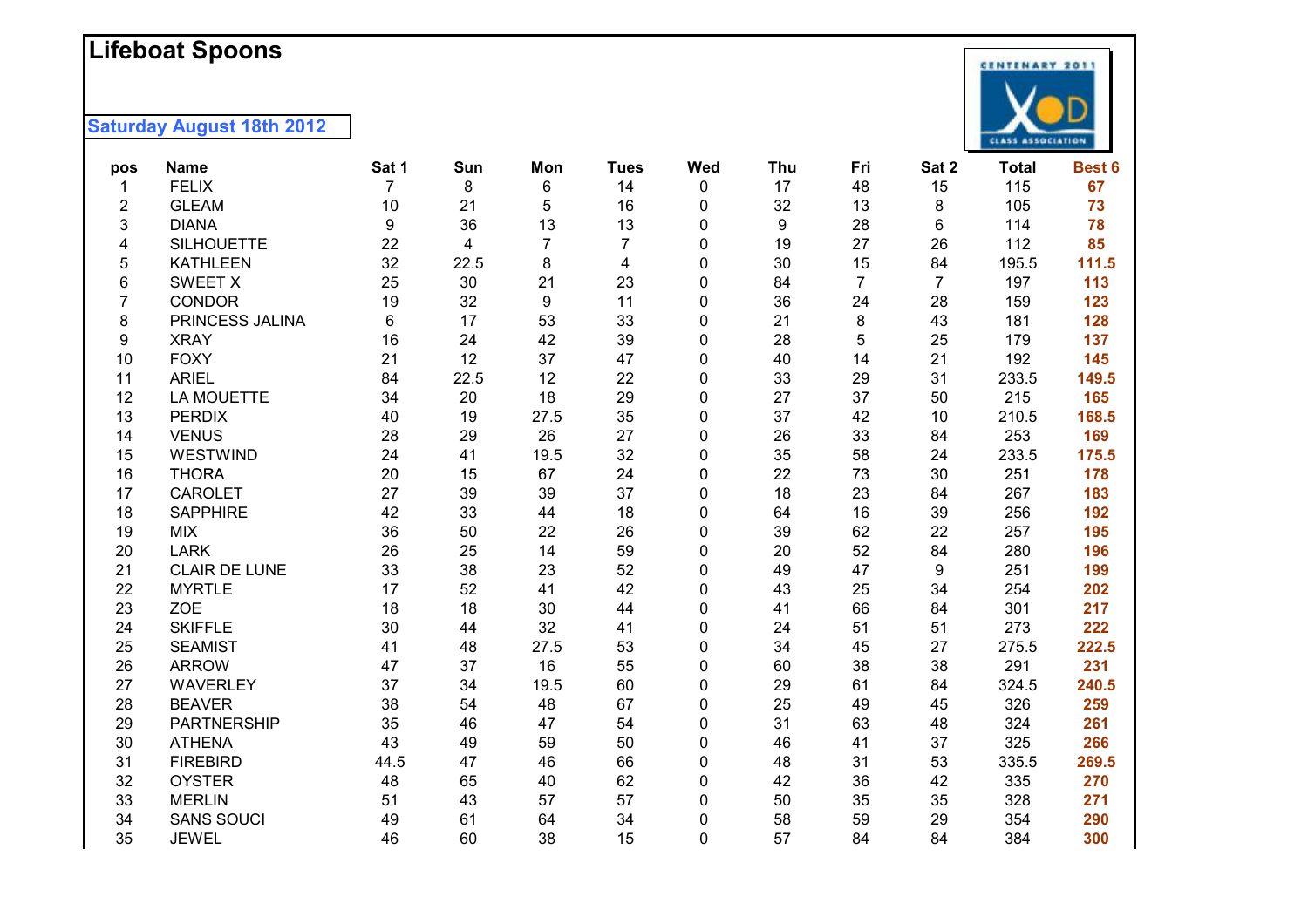| 36 | <b>ROSALITA</b>   | 50   | 58 | 76   | 75   | 0            | 71 | 9    | 41 | 380   | 304   |
|----|-------------------|------|----|------|------|--------------|----|------|----|-------|-------|
| 37 | <b>HELENA</b>     | 84   | 55 | 43   | 43   | 0            | 70 | 50   | 49 | 394   | 310   |
| 38 | <b>VANITY</b>     | 84   | 40 | 54   | 49   | 0            | 54 | 32   | 84 | 397   | 313   |
| 39 | <b>SENEX</b>      | 58   | 66 | 36   | 48   | $\Omega$     | 52 | 65   | 84 | 409   | 325   |
| 40 | <b>MYSTERY</b>    | 62   | 57 | 63   | 69.5 | 0            | 68 | 40   | 36 | 395.5 | 326   |
| 41 | <b>FIONA</b>      | 84   | 67 | 62   | 19   | 0            | 53 | 43.5 | 84 | 412.5 | 328.5 |
| 42 | <b>MISCHIEF</b>   | 84   | 51 | 50   | 45   | 0            | 47 | 84   | 54 | 415   | 331   |
| 43 | <b>QUEST</b>      | 53   | 45 | 49   | 84   | 0            | 45 | 69   | 84 | 429   | 345   |
| 44 | <b>MADCAP</b>     | 59   | 68 | 69   | 40   | 0            | 72 | 72   | 44 | 424   | 352   |
| 45 | <b>MADAME X</b>   | 52   | 59 | 61   | 72   | $\mathbf{0}$ | 56 | 67   | 84 | 451   | 367   |
| 46 | WHISKEY JOHNNY    | 57   | 63 | 68   | 69.5 | $\Omega$     | 62 | 70   | 52 | 441.5 | 371.5 |
| 47 | <b>ONWARD</b>     | 44.5 | 76 | 71   | 74   | 0            | 61 | 56   | 84 | 466.5 | 382.5 |
| 48 | <b>MARY TUDOR</b> | 63   | 72 | 73   | 71   | 0            | 63 | 46   | 84 | 472   | 388   |
| 49 | <b>GENEVIEVE</b>  | 84   | 73 | 45   | 58   | 0            | 65 | 68   | 84 | 477   | 393   |
| 50 | <b>PINTAIL</b>    | 56   | 84 | 55.5 | 51   | 0            | 69 | 84   | 84 | 483.5 | 399.5 |
| 51 | <b>NEFERTITI</b>  | 84   | 74 | 70   | 64   | 0            | 55 | 53   | 84 | 484   | 400   |
| 52 | <b>WAXWING</b>    | 84   | 62 | 84   | 73   | $\Omega$     | 84 | 54   | 46 | 487   | 403   |
| 53 | <b>SANDPIPER</b>  | 60   | 71 | 66   | 68   | 0            | 59 | 84   | 84 | 492   | 408   |
| 54 | <b>JUDY</b>       | 84   | 69 | 65   | 63   | 0            | 66 | 64   | 84 | 495   | 411   |
| 55 | <b>AORA</b>       | 84   | 84 | 60   | 61   | 0            | 84 | 71   | 56 | 500   | 416   |
| 56 | <b>XENIA</b>      | 61   | 77 | 78   | 76   | 0            | 73 | 74   | 57 | 496   | 418   |
| 57 | <b>DOLPHIN</b>    | 84   | 84 | 58   | 65   | 0            | 84 | 57   | 84 | 516   | 432   |
| 58 | <b>CURLEW</b>     | 64   | 78 | 77   | 78   | 0            | 74 | 75   | 84 | 530   | 446   |
| 59 | <b>MOLLYMAWK</b>  | 84   | 75 | 75   | 84   | $\mathbf{0}$ | 84 | 84   | 55 | 541   | 457   |
| 60 | <b>PUFFIN</b>     | 84   | 64 | 84   | 84   | $\mathbf 0$  | 84 | 84   | 84 | 568   | 484   |
|    |                   |      |    |      |      |              |    |      |    |       |       |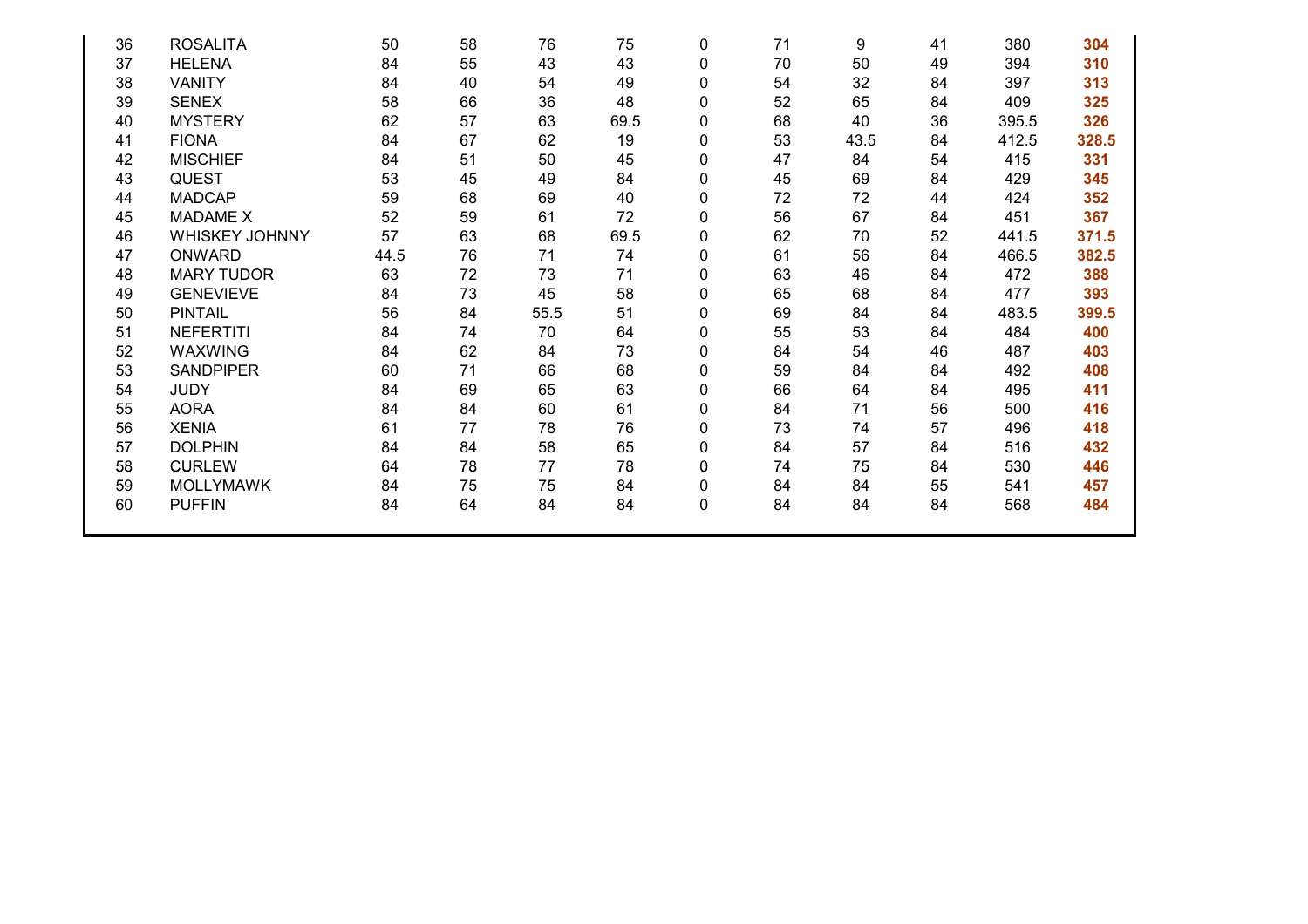# **Ron Rogers Bowl**

| pos<br>1       | <b>Name</b><br><b>LARA</b>         | Fri<br>1       | Sat 2<br>3              | <b>Total</b><br>4 |
|----------------|------------------------------------|----------------|-------------------------|-------------------|
| $\overline{2}$ | <b>MADELEINE</b>                   | $\overline{2}$ | $\overline{2}$          | 4                 |
| 3              | <b>SWEET X</b>                     | $\overline{7}$ | $\overline{7}$          | 14                |
| 4              | <b>PHOENIX</b>                     | 4              | 11                      | 15                |
| 5              | <b>LASS</b>                        | 10             | 5                       | 15                |
| 6              | <b>CATHERINE</b>                   | 19             | $\mathbf{1}$            | 20                |
| 7              | <b>LONE STAR</b>                   | 6              | 14                      | 20                |
| 8              | <b>GLEAM</b>                       | 13             | 8                       | 21                |
| 9              | <b>FOXGLOVE</b>                    | 3              | 19                      | 22                |
| 10             | <b>EXCALIBUR</b>                   | 22             | $\overline{\mathbf{4}}$ | 26                |
| 11             | <b>ZEPHYR</b>                      | 12             | 17                      | 29                |
| 12             | <b>XRAY</b>                        | 5              | 25                      | 30                |
| 13             | <b>DIANA</b>                       | 28             | 6                       | 34                |
| 14             | <b>ZEST</b>                        | 11             | 23                      | 34                |
| 15             | <b>FOXY</b>                        | 14             | 21                      | 35                |
| 16             | <b>ASTRALITA</b>                   | 20             | 16                      | 36                |
| 17             | <b>IBEX</b>                        | 26             | 18                      | 44                |
| 18             | <b>CALYPSO</b>                     | 17             | 32                      | 49                |
| 19             | <b>ROSALITA</b>                    | 9              | 41                      | 50                |
| 20             | PRINCESS JALINA                    | 8              | 43                      | 51                |
| 21             | <b>PERDIX</b>                      | 42             | 10                      | 52                |
| 22             | <b>OWAISSA</b>                     | 39             | 13                      | 52                |
| 23             | <b>CONDOR</b>                      | 24             | 28                      | 52                |
| 24             | <b>SILHOUETTE</b>                  | 27             | 26                      | 53                |
| 25             | <b>SAPPHIRE</b>                    | 16             | 39                      | 55                |
| 26             | <b>CHARTREUSE</b>                  | 43.5           | 12                      | 55.5              |
| 27             | <b>CLAIR DE LUNE</b>               | 47             | 9                       | 56                |
| 28             | <b>LUCREZIA</b>                    | 18             | 40                      | 58                |
| 29             | <b>MYRTLE</b>                      | 25             | 34                      | 59                |
| 30             | <b>ARIEL</b>                       | 29             | 31                      | 60                |
| 31             | <b>FELIX</b>                       | 48             | 15                      | 63                |
| 32<br>33       | <b>PERSEPHONE</b><br><b>MERLIN</b> | 34<br>35       | 33                      | 67<br>70          |
| 34             | <b>SEAMIST</b>                     | 45             | 35<br>27                | 72                |
| 35             | <b>MYSTERY</b>                     | 40             | 36                      | 76                |
| 36             | <b>ARROW</b>                       | 38             | 38                      | 76                |
| 37             | <b>BEATRIX</b>                     | 30             | 47                      | 77                |
| 38             | <b>OYSTER</b>                      | 36             | 42                      | 78                |
| 39             | <b>ATHENA</b>                      | 41             | 37                      | 78                |
| 40             | <b>XIN BAI</b>                     | 60             | 20                      | 80                |
| 41             | <b>WESTWIND</b>                    | 58             | 24                      | 82                |
| 42             | <b>MIX</b>                         | 62             | 22                      | 84                |
| 43             | <b>FIREBIRD</b>                    | 31             | 53                      | 84                |
| 44             | <b>LA MOUETTE</b>                  | 37             | 50                      | 87                |
| 45             | <b>SANS SOUCI</b>                  | 59             | 29                      | 88                |

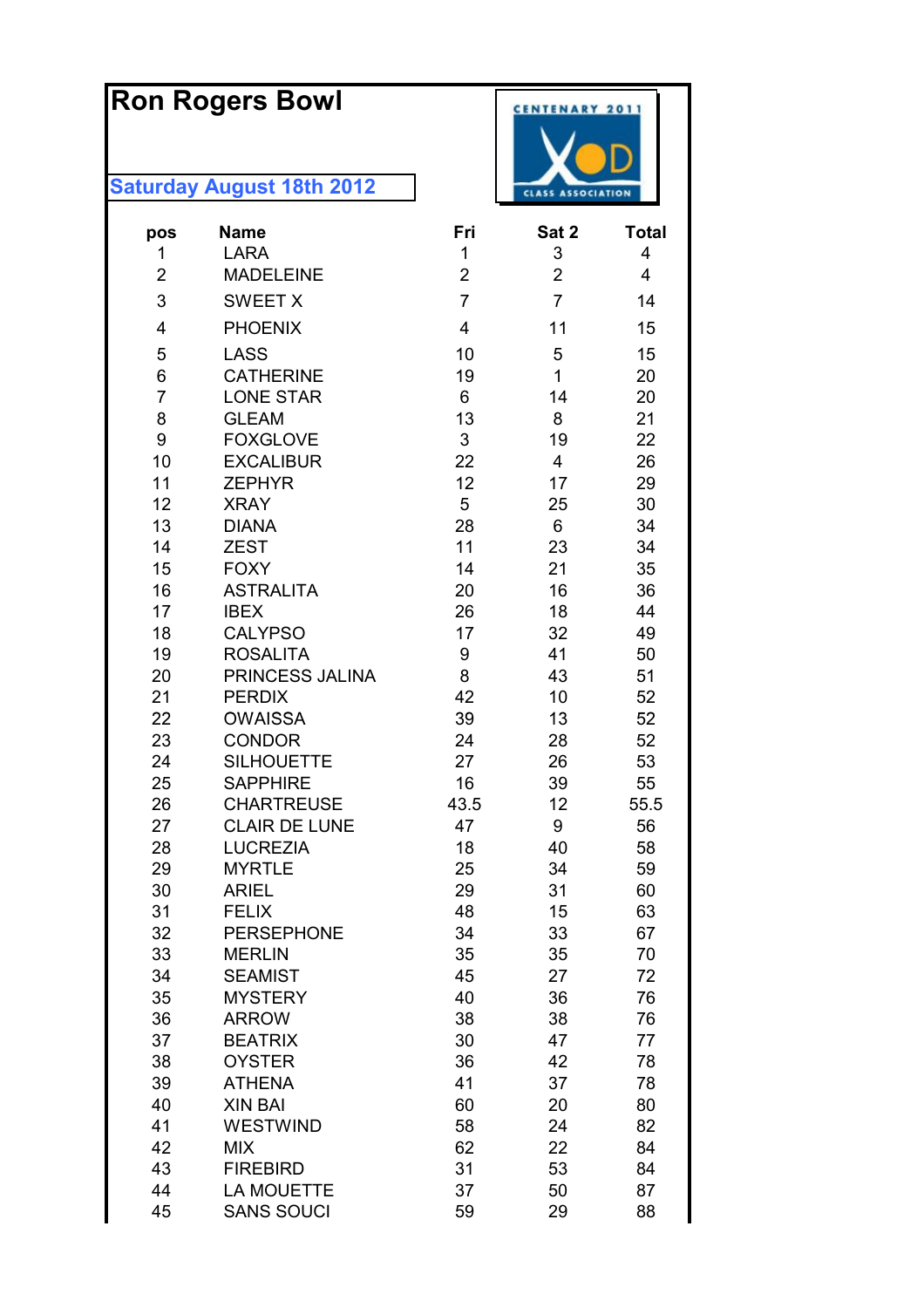| 46     | <b>BEAVER</b>         | 49   | 45 | 94    |
|--------|-----------------------|------|----|-------|
| 47     | <b>KATHLEEN</b>       | 15   | 84 | 99    |
| 48     | <b>HELENA</b>         | 50   | 49 | 99    |
| 49     | <b>WAXWING</b>        | 54   | 46 | 100   |
| 50     | <b>SKIFFLE</b>        | 51   | 51 | 102   |
| 51     | <b>THORA</b>          | 73   | 30 | 103   |
| 52     | <b>XPEDITIOUS</b>     | 21   | 84 | 105   |
| 53     | <b>CAROLET</b>        | 23   | 84 | 107   |
| 54     | <b>PARTNERSHIP</b>    | 63   | 48 | 111   |
| 55     | <b>VANITY</b>         | 32   | 84 | 116   |
| 56     | <b>MADCAP</b>         | 72   | 44 | 116   |
| 57     | <b>VENUS</b>          | 33   | 84 | 117   |
| 58     | <b>WHISKEY JOHNNY</b> | 70   | 52 | 122   |
| 59     | <b>AORA</b>           | 71   | 56 | 127   |
| 60     | <b>FIONA</b>          | 43.5 | 84 | 127.5 |
| 61     | <b>MARY TUDOR</b>     | 46   | 84 | 130   |
| 62     | <b>XENIA</b>          | 74   | 57 | 131   |
| 63     | <b>LARK</b>           | 52   | 84 | 136   |
| 64     | <b>NEFERTITI</b>      | 53   | 84 | 137   |
| 65     | <b>MISCHIEF</b>       | 84   | 54 | 138   |
| $=66$  | <b>ANITRA</b>         | 55   | 84 | 139   |
| $=66$  | <b>MOLLYMAWK</b>      | 84   | 55 | 139   |
| 68     | <b>ONWARD</b>         | 56   | 84 | 140   |
| 69     | <b>DOLPHIN</b>        | 57   | 84 | 141   |
| 70     | <b>WAVERLEY</b>       | 61   | 84 | 145   |
| 71     | <b>JUDY</b>           | 64   | 84 | 148   |
| 72     | <b>SENEX</b>          | 65   | 84 | 149   |
| 73     | <b>ZOE</b>            | 66   | 84 | 150   |
| 74     | <b>MADAME X</b>       | 67   | 84 | 151   |
| 75     | <b>GENEVIEVE</b>      | 68   | 84 | 152   |
| 76     | <b>QUEST</b>          | 69   | 84 | 153   |
| 77     | <b>CURLEW</b>         | 75   | 84 | 159   |
| =78    | <b>JEWEL</b>          | 84   | 84 | 168   |
| $= 78$ | <b>PINTAIL</b>        | 84   | 84 | 168   |
| $= 78$ | <b>LIZZ WHIZZ</b>     | 84   | 84 | 168   |
| $= 78$ | <b>RACHEL</b>         | 84   | 84 | 168   |
| $=78$  | <b>PUFFIN</b>         | 84   | 84 | 168   |
| $= 78$ | <b>SANDPIPER</b>      | 84   | 84 | 168   |
|        |                       |      |    |       |
|        |                       |      |    |       |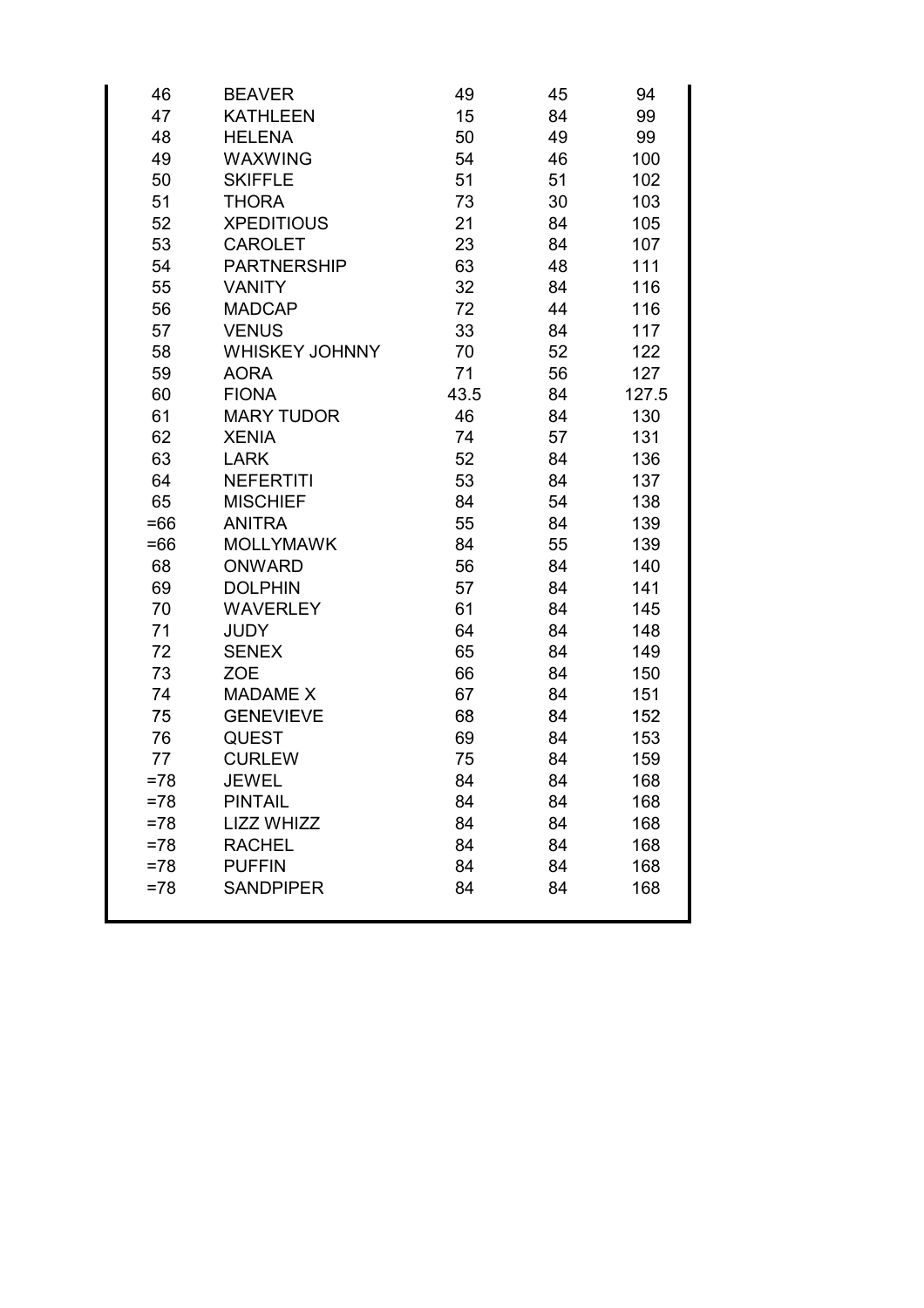# **Royal Motor Yacht Club Centenary Trophy**



| pos            | Name               | <b>Tue</b>     | <b>Wed</b>       | Thu            | Total          |
|----------------|--------------------|----------------|------------------|----------------|----------------|
| 1              | <b>CATHERINE</b>   | 1              | 0                | 4              | 5              |
| $\overline{2}$ | <b>LASS</b>        | 6              | 0                | $\mathbf 1$    | $\overline{7}$ |
| 3              | <b>LARA</b>        | 9              | $\boldsymbol{0}$ | 3              | 12             |
| 4              | <b>PHOENIX</b>     | 8              | 0                | 6              | 14             |
| 5              | <b>CALYPSO</b>     | $\overline{2}$ | 0                | 14             | 16             |
| 6              | <b>LUCREZIA</b>    | 5              | 0                | 15             | 20             |
| $\overline{7}$ | <b>MADELEINE</b>   | 12             | $\boldsymbol{0}$ | 8              | 20             |
| 8              | <b>DIANA</b>       | 13             | $\boldsymbol{0}$ | 9              | 22             |
| 9              | <b>LONE STAR</b>   | 17             | $\mathbf 0$      | $\overline{7}$ | 24             |
| 10             | <b>SILHOUETTE</b>  | $\overline{7}$ | $\mathbf 0$      | 19             | 26             |
| 11             | <b>FOXGLOVE</b>    | 25             | $\mathbf 0$      | 5              | 30             |
| 12             | <b>FELIX</b>       | 14             | 0                | 17             | 31             |
| 13             | <b>ASTRALITA</b>   | 30             | $\boldsymbol{0}$ | $\overline{2}$ | 32             |
| 14             | <b>KATHLEEN</b>    | $\overline{4}$ | $\boldsymbol{0}$ | 30             | 34             |
| 15             | <b>IBEX</b>        | 21             | $\boldsymbol{0}$ | 13             | 34             |
| 16             | <b>CHARTREUSE</b>  | 28             | $\mathbf 0$      | 10             | 38             |
| 17             | <b>PERSEPHONE</b>  | 3              | $\boldsymbol{0}$ | 38             | 41             |
| 18             | <b>BEATRIX</b>     | 20             | $\boldsymbol{0}$ | 23             | 43             |
| 19             | <b>THORA</b>       | 24             | 0                | 22             | 46             |
| 20             | <b>CONDOR</b>      | 11             | 0                | 36             | 47             |
| 21             | <b>GLEAM</b>       | 16             | $\mathbf 0$      | 32             | 48             |
| 22             | <b>OWAISSA</b>     | 38             | 0                | 12             | 50             |
| 23             | <b>XPEDITIOUS</b>  | 36             | $\mathbf 0$      | 16             | 52             |
| 24             | <b>VENUS</b>       | 27             | $\boldsymbol{0}$ | 26             | 53             |
| 25             | <b>ZEST</b>        | 10             | $\boldsymbol{0}$ | 44             | 54             |
| 26             | PRINCESS JALINA    | 33             | 0                | 21             | 54             |
| 27             | <b>CAROLET</b>     | 37             | $\boldsymbol{0}$ | 18             | 55             |
| 28             | <b>ARIEL</b>       | 22             | $\boldsymbol{0}$ | 33             | 55             |
| 29             | <b>LA MOUETTE</b>  | 29             | 0                | 27             | 56             |
| 30             | <b>EXCALIBUR</b>   | 46             | 0                | 11             | 57             |
| 31             | <b>SKIFFLE</b>     | 41             | 0                | 24             | 65             |
| 32             | <b>MIX</b>         | 26             | $\pmb{0}$        | 39             | 65             |
| 33             | <b>XRAY</b>        | 39             | $\pmb{0}$        | 28             | 67             |
| 34             | <b>WESTWIND</b>    | 32             | $\pmb{0}$        | 35             | 67             |
| 35             | <b>JEWEL</b>       | 15             | $\boldsymbol{0}$ | 57             | 72             |
| 36             | <b>FIONA</b>       | 19             | $\boldsymbol{0}$ | 53             | 72             |
| 37             | <b>PERDIX</b>      | 35             | $\boldsymbol{0}$ | 37             | 72             |
| 38             | <b>LARK</b>        | 59             | $\pmb{0}$        | 20             | 79             |
| 39             | <b>SAPPHIRE</b>    | 18             | $\boldsymbol{0}$ | 64             | 82             |
| 40             | <b>PARTNERSHIP</b> | 54             | $\boldsymbol{0}$ | 31             | 85             |
| 41             | <b>ZOE</b>         | 44             | $\pmb{0}$        | 41             | 85             |
| 42             | <b>MYRTLE</b>      | 42             | $\boldsymbol{0}$ | 43             | 85             |
| 43             | <b>SEAMIST</b>     | 53             | $\boldsymbol{0}$ | 34             | 87             |
| 44             | <b>FOXY</b>        | 47             | $\pmb{0}$        | 40             | 87             |
| 45             | <b>WAVERLEY</b>    | 60             | $\boldsymbol{0}$ | 29             | 89             |